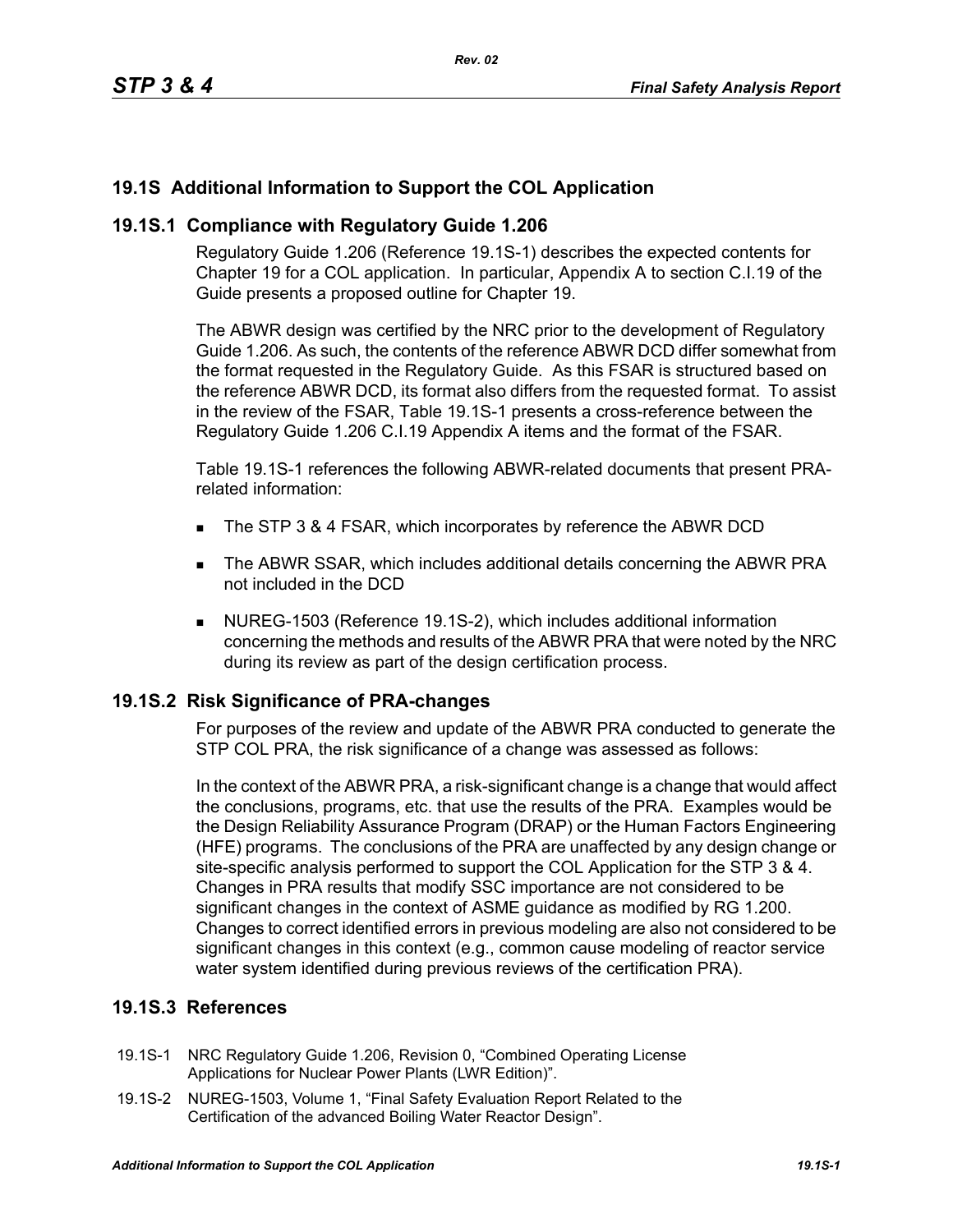|                                            |                                                                                                                                                                 | Table 19.1S-1 Cross-Reference to Regulatory Guide 1.206 Requirements                                                                                                                                                 |                                                                                                                                                                                                                                                                                                                                                                                                                                                                                                                                                                          |
|--------------------------------------------|-----------------------------------------------------------------------------------------------------------------------------------------------------------------|----------------------------------------------------------------------------------------------------------------------------------------------------------------------------------------------------------------------|--------------------------------------------------------------------------------------------------------------------------------------------------------------------------------------------------------------------------------------------------------------------------------------------------------------------------------------------------------------------------------------------------------------------------------------------------------------------------------------------------------------------------------------------------------------------------|
| <b>FSAR</b><br>Chapter /<br><b>Section</b> | <b>Chapter/Section Title</b>                                                                                                                                    | R.G. 1.206 Requirements                                                                                                                                                                                              | <b>Location Within the ABWR-related PRA Documents</b>                                                                                                                                                                                                                                                                                                                                                                                                                                                                                                                    |
| 19.0                                       | PROBABILISTIC RISK<br>Describe the purpose and objectives of the<br>plant-specific PRA and severe accident<br>ASSESSMENT AND<br>SEVERE ACCIDENT<br>evaluations. |                                                                                                                                                                                                                      | SSAR/FSAR 19.1, 19.2                                                                                                                                                                                                                                                                                                                                                                                                                                                                                                                                                     |
|                                            | <b>EVALUATION</b>                                                                                                                                               | Address the requirements in 10 CFR Part 52<br>and 10 CFR Part 50, as well as the related<br>Commission policies and positions.                                                                                       | <b>SSAR/FSAR 19.6, 19A</b>                                                                                                                                                                                                                                                                                                                                                                                                                                                                                                                                               |
|                                            |                                                                                                                                                                 | Address the objectives identified in Section<br>C.I.19.2 of RG 1.206                                                                                                                                                 | SSAR/FSAR 19.8, 19D.7, 19.6.2, 19.6.8, 19.8, STP COLA<br>update, 19.7, 19.11 The commitment for the PRA<br>Maintenance and Upgrade Program which is based on the<br>STP Unit 1 & 2 program. This program already supports the<br>regulatory oversight processes [e.g., Mitigating Systems<br>Performance Index (MSPI), Significance Determination<br>Process (SDP)], applications associated with plant<br>operations (e.g., technical specifications, reliability<br>assurance, human factors, Maintenance Rule) and several<br>significant risk-informed applications. |
|                                            |                                                                                                                                                                 | Identify the structure of Chapter 19                                                                                                                                                                                 | SSAR/FSAR 19.1.2                                                                                                                                                                                                                                                                                                                                                                                                                                                                                                                                                         |
| 19.1                                       | <b>Probabilistic Risk</b><br>Assessment                                                                                                                         | Identify the specific PRA information that is<br>docketed (i.e., included in the application), as<br>opposed to information that is retained by the<br>applicant, but available to support NRC reviews<br>and audits | SSAR/FSAR 19.1.2                                                                                                                                                                                                                                                                                                                                                                                                                                                                                                                                                         |
| 19.1.1                                     | Uses and Applications of<br>the PRA                                                                                                                             | N/A                                                                                                                                                                                                                  |                                                                                                                                                                                                                                                                                                                                                                                                                                                                                                                                                                          |
| 19.1.1.1                                   | Design Phase                                                                                                                                                    | Describe the use of the PRA in the design<br>phase (through design certification, as<br>appropriate)                                                                                                                 | SSAR/FSAR 19.7, 19.10, 19.13                                                                                                                                                                                                                                                                                                                                                                                                                                                                                                                                             |
|                                            |                                                                                                                                                                 | Include FSAR cross-references to specific<br>program descriptions, as appropriate                                                                                                                                    | SSAR/FSAR 19.4                                                                                                                                                                                                                                                                                                                                                                                                                                                                                                                                                           |
| 19.1.1.2                                   | <b>COL Application Phase</b>                                                                                                                                    | N/A                                                                                                                                                                                                                  |                                                                                                                                                                                                                                                                                                                                                                                                                                                                                                                                                                          |
|                                            |                                                                                                                                                                 |                                                                                                                                                                                                                      |                                                                                                                                                                                                                                                                                                                                                                                                                                                                                                                                                                          |

*Rev. 02*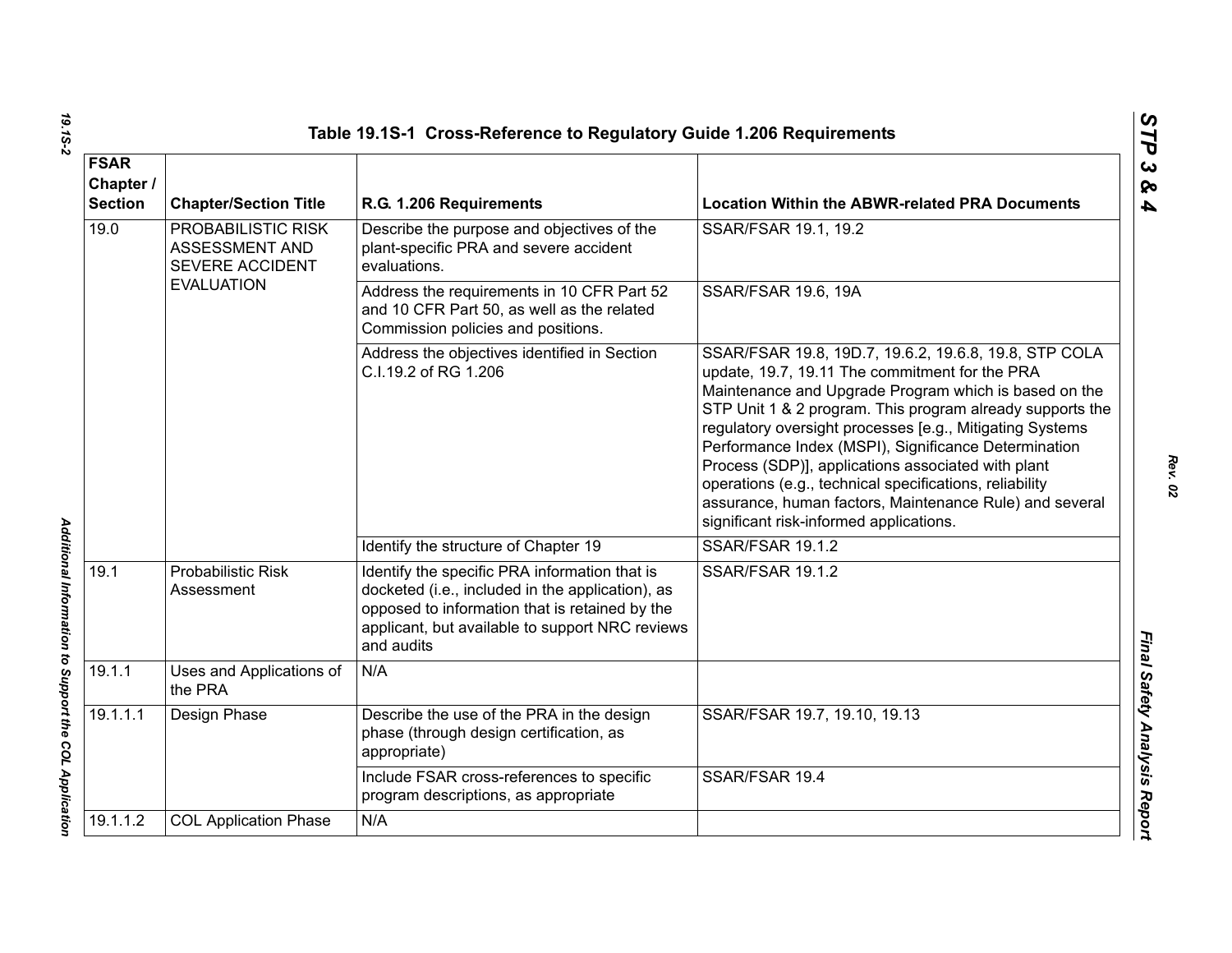| <b>FSAR</b><br>Chapter /<br><b>Section</b> | <b>Chapter/Section Title</b>                                                                                                                                              | R.G. 1.206 Requirements                                                                                                                                                                                  | <b>Location Within the ABWR-related PRA Documents</b>                                                                                                             |
|--------------------------------------------|---------------------------------------------------------------------------------------------------------------------------------------------------------------------------|----------------------------------------------------------------------------------------------------------------------------------------------------------------------------------------------------------|-------------------------------------------------------------------------------------------------------------------------------------------------------------------|
| 19.1.1.2.1                                 | Use of PRA in Support of<br>Licensee Programs                                                                                                                             | Describe the use of the PRA in the COL<br>application phase, and specifically, its use in<br>support of other licensee programs (e.g., human<br>factors program, severe accident management<br>program). | The PRA was reviewed and updated for site-specific<br>features and design refinements as well as providing input<br>to the DRAP, ORAP and HFE programs. See below |
|                                            |                                                                                                                                                                           | Include FSAR cross-references to specific<br>program descriptions, as appropriate                                                                                                                        | SSAR/FSAR 17.4 DRAP, 17.6 ORAP<br>SSAR/FSAR 18.3.3, 18H1 HFE<br>SSAR/FSAR 19D.7, 19.11                                                                            |
|                                            | Identify and describe specific risk-informed<br>19.1.1.2.2   Risk-Informed<br>applications being implemented during the COL<br>Applications<br>stage<br>application phase |                                                                                                                                                                                                          | N/A. No risk-informed applications are submitted at this                                                                                                          |
|                                            |                                                                                                                                                                           | Include FSAR cross-references to specific<br>program descriptions (e.g., 10 CFR 50.69<br>implementation, NFPA-806 implementation), as<br>appropriate                                                     | N/A. No risk-informed applications are submitted at this<br>stage                                                                                                 |
| 19.1.1.3                                   | <b>Construction Phase</b>                                                                                                                                                 | Describe the use of the PRA in the construction<br>phase (from issuance of the COL up to initial<br>fuel loading).                                                                                       | SSAR/FSAR 17.4 DRAP                                                                                                                                               |
|                                            |                                                                                                                                                                           | Include FSAR cross-references to specific<br>program descriptions, as appropriate                                                                                                                        | SSAR/FSAR 17.4 DRAP                                                                                                                                               |
| 19.1.1.3.1                                 | Use of PRA in Support of<br>Licensee Programs                                                                                                                             | Describe the use of the PRA in the construction<br>phase to support of other licensee programs<br>(e.g., human factors program).                                                                         | <b>FSAR 18.3.3, 18H HFE</b>                                                                                                                                       |
|                                            |                                                                                                                                                                           | Include FSAR cross-references to specific<br>program descriptions, as appropriate                                                                                                                        | FSAR 18.3.3, 18H HFE                                                                                                                                              |

*Rev. 02*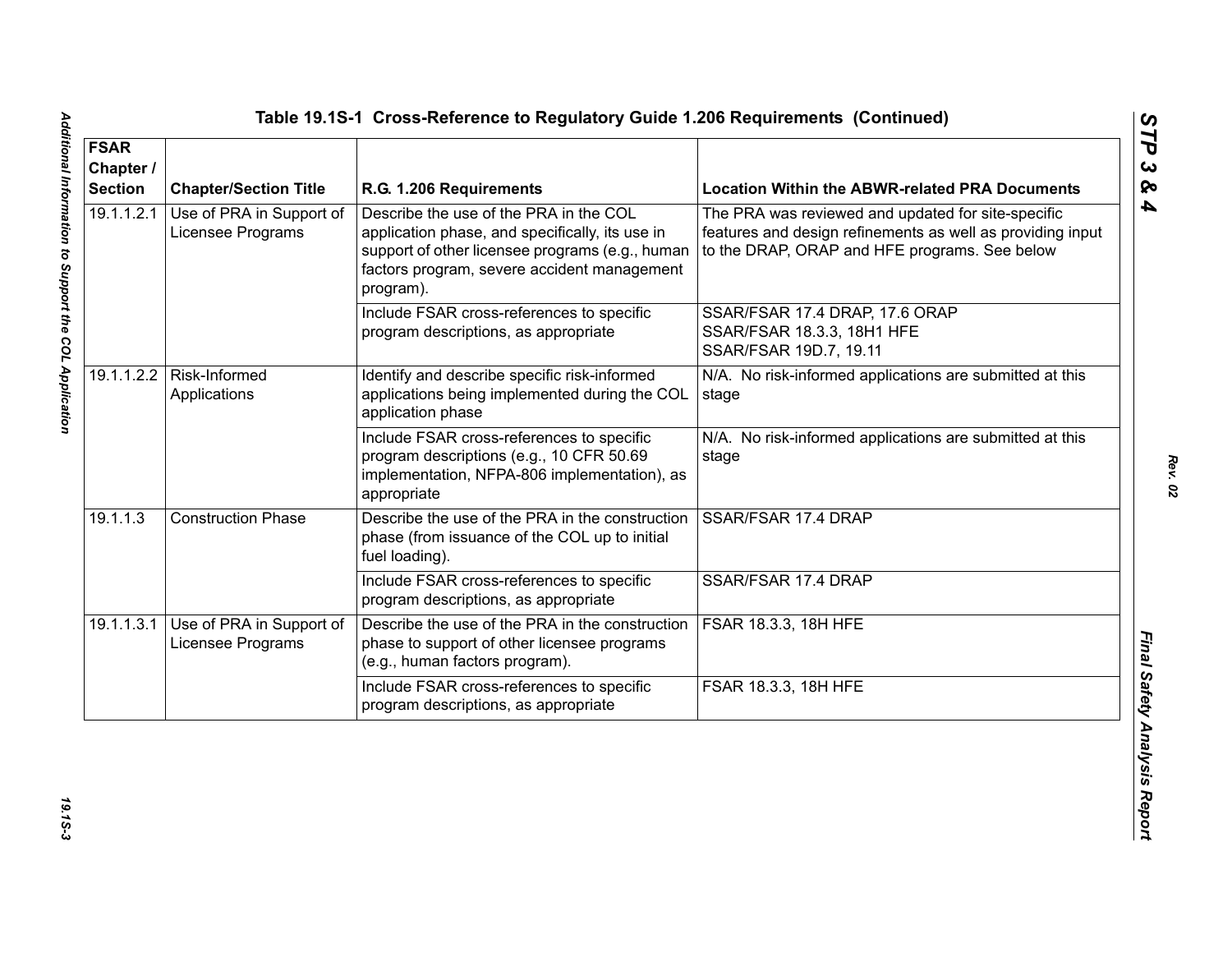| <b>FSAR</b><br>Chapter /<br><b>Section</b> | <b>Chapter/Section Title</b>                  | R.G. 1.206 Requirements                                                                                                                                                                                                                            | <b>Location Within the ABWR-related PRA Documents</b>             |
|--------------------------------------------|-----------------------------------------------|----------------------------------------------------------------------------------------------------------------------------------------------------------------------------------------------------------------------------------------------------|-------------------------------------------------------------------|
| 19.1.1.3.2                                 | Risk-Informed<br>Applications                 | Identify and describe specific risk-informed<br>applications that will be implemented during the<br>construction phase                                                                                                                             | N/A at COL Application Stage                                      |
|                                            |                                               | Include FSAR cross-references to specific<br>program descriptions (e.g., 10 CFR 50.69<br>implementation, NFPA-806 implementation), as<br>appropriate.                                                                                              | N/A at COL Application Stage                                      |
| 19.1.1.4                                   | <b>Operational Phase</b>                      | Describe the use of the PRA during plant<br>operations (commencing with initial fuel loading<br>and continuing through plant commercial<br>operation).                                                                                             | FSAR 17.6 Maintenance Rule                                        |
|                                            |                                               | Include FSAR cross-references to specific<br>program descriptions, as appropriate                                                                                                                                                                  | FSAR 17.6 Maintenance Rule                                        |
| 19.1.1.4.1                                 | Use of PRA in Support of<br>Licensee Programs | Describe the use of the PRA during plant<br>operations to support of other licensee<br>programs (e.g., Maintenance Rule, interface<br>with the ROP, reliability assurance program,<br>human factors program, severe accident<br>management program | FSAR 17.4 Reliability Assurance Program, 17.6<br>Maintenance Rule |
|                                            |                                               | Include FSAR cross-references to specific<br>program descriptions, as appropriate                                                                                                                                                                  | FSAR 17.4 Reliability Assurance Program, 17.6<br>Maintenance Rule |
| 19.1.1.4.2                                 | Risk-Informed<br>Applications                 | Identify and describe specific risk-informed<br>applications that have been implemented during<br>the operational phase                                                                                                                            | N/A at COL Application Stage                                      |
|                                            |                                               | Include FSAR cross-references to specific<br>program descriptions (e.g., risk-informed ISI,<br>risk-informed IST, 10 CFR 50.69<br>implementation, NFPA-806 implementation), as<br>appropriate                                                      | N/A at COL Application Stage                                      |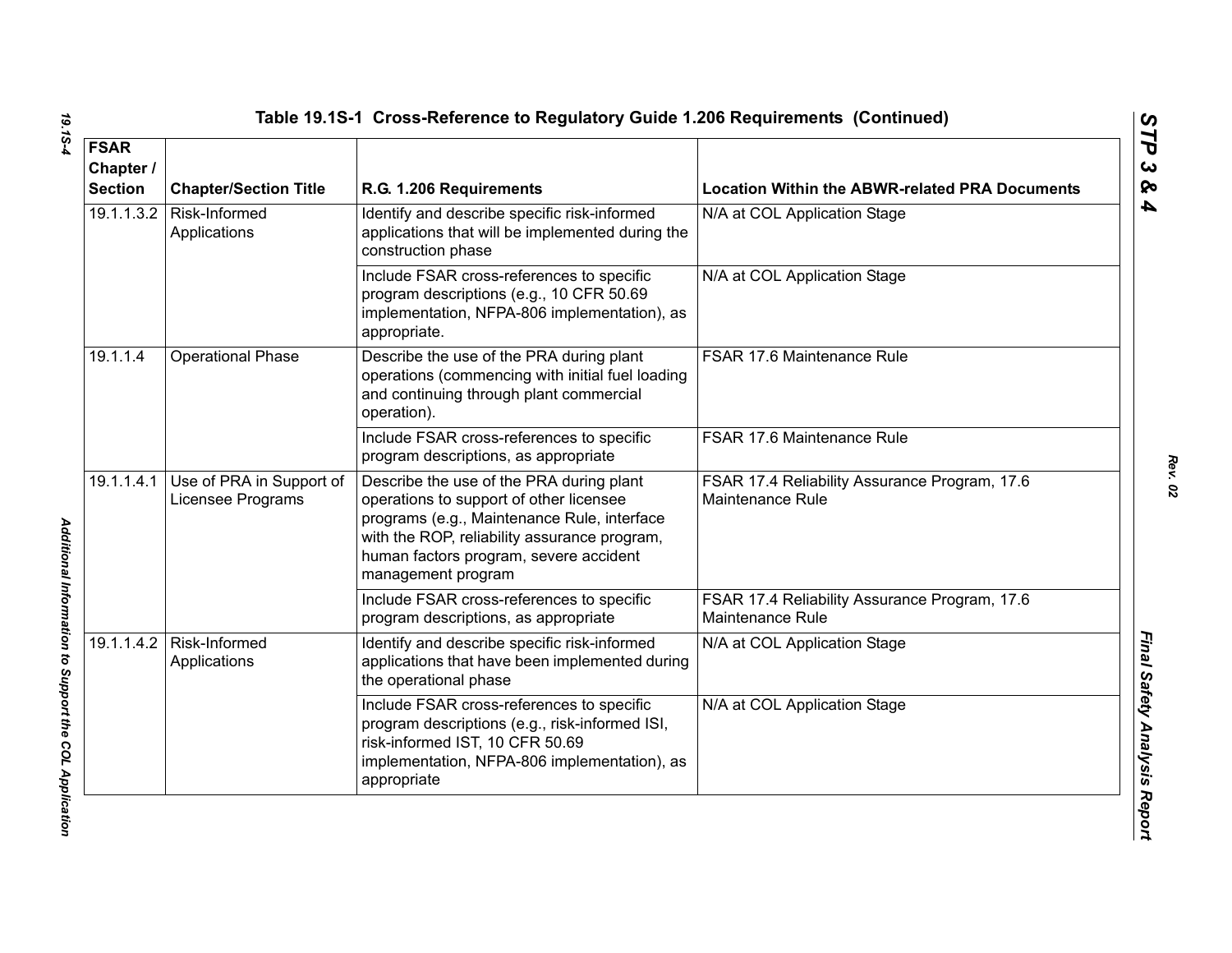| Table 19.1S-1 Cross-Reference to Regulatory Guide 1.206 Requirements (Continued) |                                                                                                                                           |                                                                                                                                                                                                                        |                                                       |  |
|----------------------------------------------------------------------------------|-------------------------------------------------------------------------------------------------------------------------------------------|------------------------------------------------------------------------------------------------------------------------------------------------------------------------------------------------------------------------|-------------------------------------------------------|--|
| <b>FSAR</b><br>Chapter /<br><b>Section</b>                                       | <b>Chapter/Section Title</b>                                                                                                              | R.G. 1.206 Requirements                                                                                                                                                                                                | <b>Location Within the ABWR-related PRA Documents</b> |  |
| 19.1.2                                                                           | Quality of the PRA                                                                                                                        | Discuss the quality of the PRA in the context of<br>NUREG-1503 19.1.4<br>its uses and the risk-informed applications<br>identified in Section 19.1.1                                                                   |                                                       |  |
| 19.1.2.1                                                                         | PRA Scope                                                                                                                                 | Describe the scope of the PRA as discussed in<br>Section C.I.19.3                                                                                                                                                      | SSAR/FSAR 19.7, 19.10, 19.13                          |  |
| 19.1.2.2                                                                         | <b>PRA Level of Detail</b>                                                                                                                | Characterize the PRA's level of detail as<br>discussed in Section C.I.19.4                                                                                                                                             | <b>SSAR/FSAR 19.2.3</b>                               |  |
| 19.1.2.3                                                                         | <b>PRA Technical Adequacy</b>                                                                                                             | Describe the technical adequacy of the PRA as<br>discussed in Section C.I.19.5                                                                                                                                         | NUREG-1503 19.1.3.9.1                                 |  |
| 19.1.2.4                                                                         | PRA Maintenance and<br>Upgrade                                                                                                            | Describe the PRA maintenance and upgrading<br>program as discussed in Section C.I.19.7.                                                                                                                                | <b>FSAR 19.4S</b>                                     |  |
| 19.1.3                                                                           | Special<br>Design/Operational<br>Features                                                                                                 | Address the design and operational features<br>intended to improve plant safety, thus reducing<br>risk when compared to currently operating<br>nuclear power plants                                                    | SSAR/FSAR 19.7, 19.8                                  |  |
| 19.1.3.1                                                                         | Design/Operational<br><b>Features for Preventing</b><br>Core Damage                                                                       | Describe the key preventive features that are<br>intended to minimize initiation of plant<br>transients, arrest the progression of plant<br>transients once they start, and prevent severe<br>accidents (core damage). | SSAR/FSAR 19.6.2, 19.6.7, 19.6.3, 19.8                |  |
| 19.1.3.2                                                                         | Design/Operational<br>Features for Mitigating the<br><b>Consequences of Core</b><br>Damage and Preventing<br>Releases from<br>Containment | Describe the key mitigative features that are<br>intended to arrest progression of the core<br>damage event and maintain the integrity of the<br>reactor vessel and containment pressure<br>boundary                   | SSAR/FSAR 19.6.3                                      |  |
| 19.1.3.3                                                                         | Design/Operational<br>Features for Mitigating the<br>Consequences of<br>Releases from<br>Containment                                      | Describe the mitigating features that are<br>intended to terminate releases from containment<br>and minimize offsite doses/consequences                                                                                | SSAR/FSAR 19E.2.8.1, 19E.2.8.1.7                      |  |

*STP 3 & 4*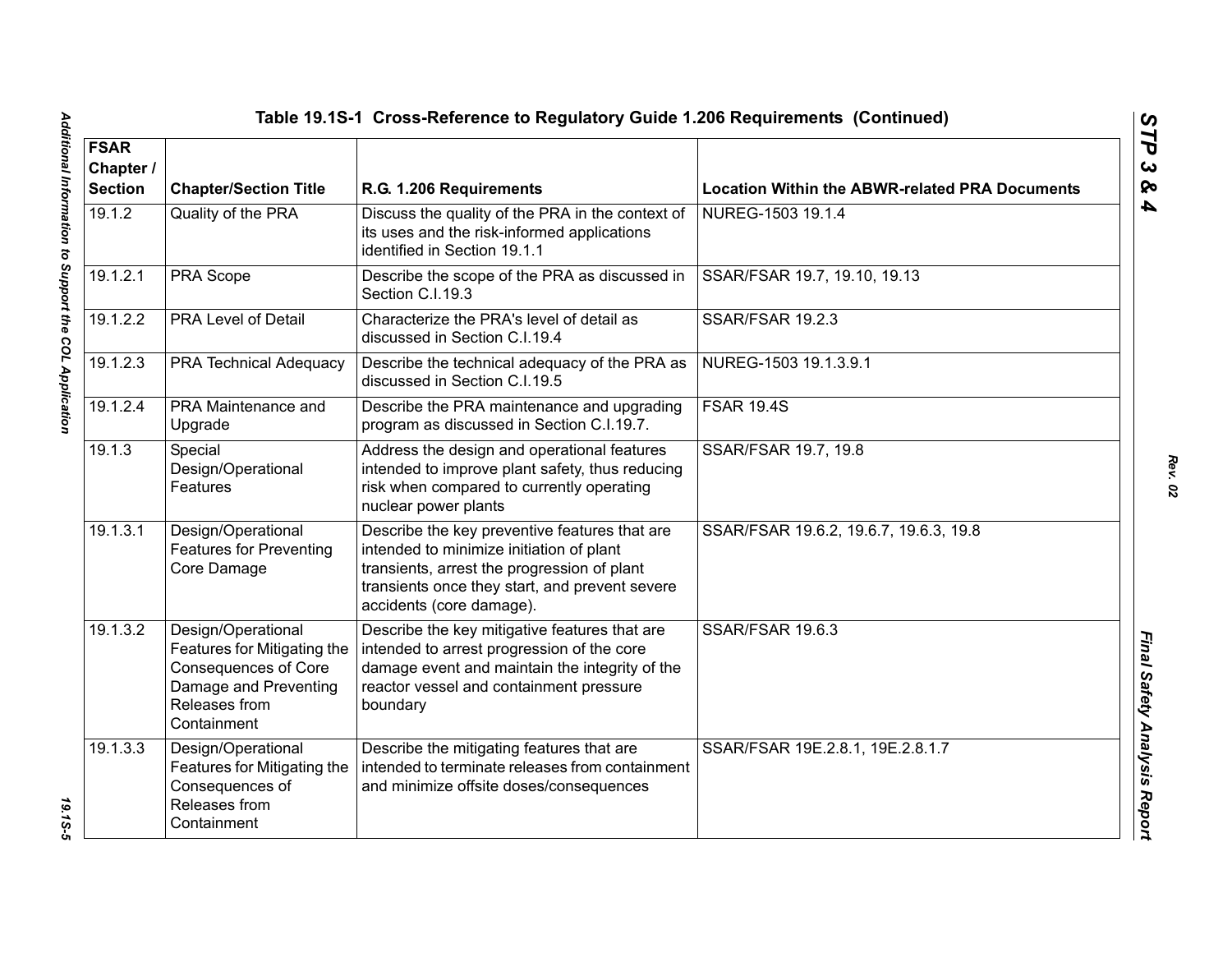| <b>FSAR</b><br>Chapter /<br><b>Section</b> | <b>Chapter/Section Title</b>                        | R.G. 1.206 Requirements                                                                                                                     | <b>Location Within the ABWR-related PRA Documents</b> |
|--------------------------------------------|-----------------------------------------------------|---------------------------------------------------------------------------------------------------------------------------------------------|-------------------------------------------------------|
| 19.1.3.4                                   | Uses of the PRA in the<br><b>Design Process</b>     | Identify features and requirements introduced to<br>reduce or eliminate the known weaknesses/<br>vulnerabilities in current reactor designs | SSAR/FSAR 19.8. 19.7                                  |
|                                            |                                                     | Indicate the effect of new design features and<br>operational strategies on plant risk                                                      | SSAR/FSAR 19. 11, 19.7.1, 19B.2.35                    |
|                                            |                                                     | Identify PRA-based insights and assumptions<br>used to develop design requirements                                                          | SSAR/FSAR 19.8, 19.11                                 |
| 19.1.4                                     | Safety Insights from the<br>Internal Events PRA for | Describe the internal events PRA for operations<br>at power, including its results                                                          | See subsections below                                 |
|                                            | Operations at Power                                 | Organize the information as indicated in<br>Sections 19.1.4.1 and 19.1.4.2 below                                                            | See subsections below                                 |
| 19.1.4.1                                   | Level 1 Internal Events<br>PRA for Operations at    | Describe the Level 1 internal events PRA for<br>operations at power, including its results                                                  | See subsections below                                 |
|                                            | Power                                               | Organize the information as indicated in<br>Sections 19.1.4.1.1 and 19.1.4.1.2 below                                                        | See subsections below                                 |
|                                            |                                                     |                                                                                                                                             |                                                       |
|                                            |                                                     |                                                                                                                                             |                                                       |

19.15-6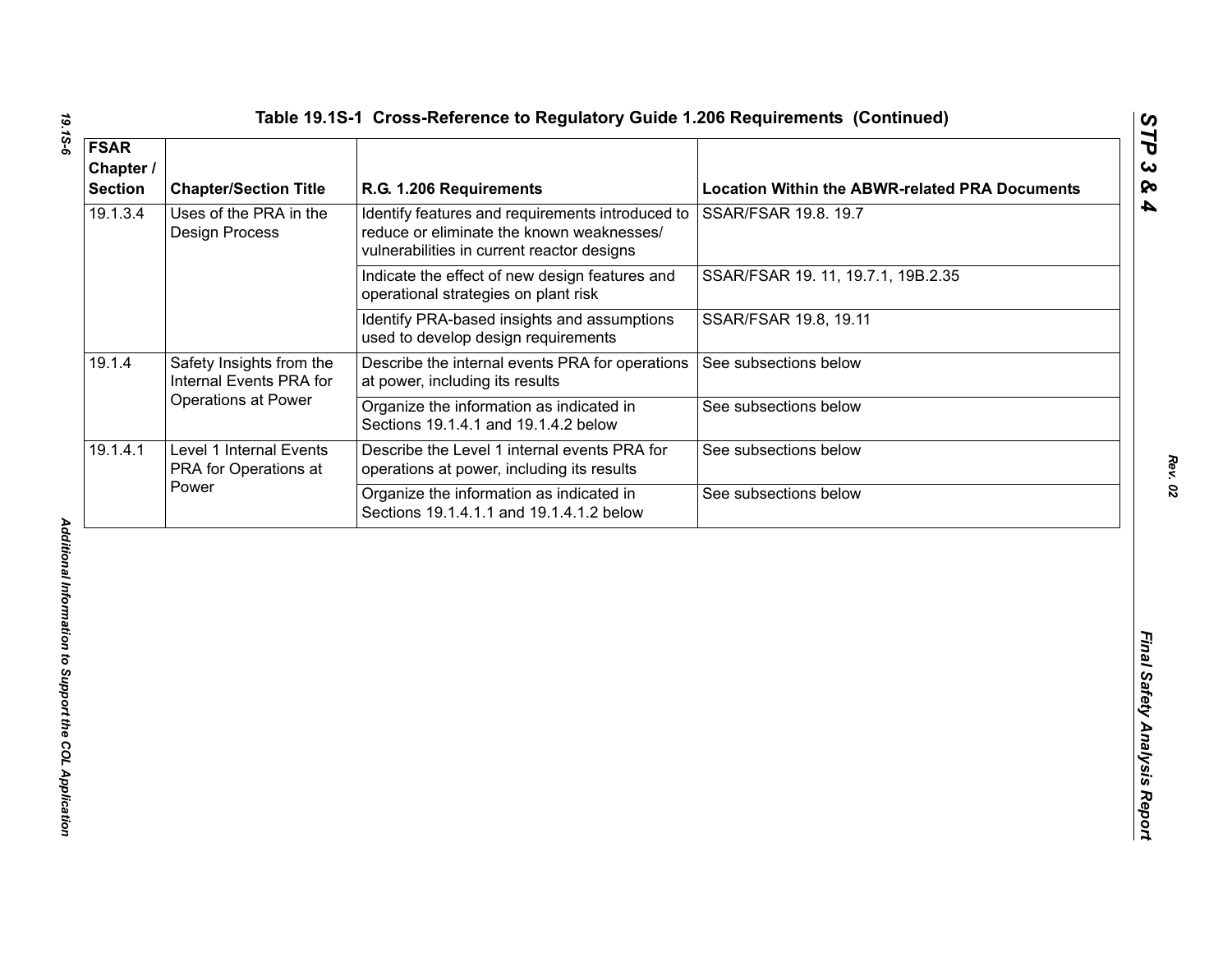| <b>FSAR</b><br>Chapter /<br><b>Section</b> | <b>Chapter/Section Title</b>                                 | R.G. 1.206 Requirements                                                                                                                                                                                                                                                                                                              | <b>Location Within the ABWR-related PRA Documents</b>                                        |
|--------------------------------------------|--------------------------------------------------------------|--------------------------------------------------------------------------------------------------------------------------------------------------------------------------------------------------------------------------------------------------------------------------------------------------------------------------------------|----------------------------------------------------------------------------------------------|
| 19.1.4.1.1                                 | Description of the Level I<br>PRA for Operations at<br>Power | Describe the methodology used to develop the<br>Level 1 PRA model (e.g., fault tree linking, large<br>event tree and small fault tree approach, etc.).                                                                                                                                                                               | SSAR/FSAR 19.2                                                                               |
|                                            |                                                              | List the internal initiating events (including<br>internal floods) that are addressed in the PRA                                                                                                                                                                                                                                     | SSAR/FSAR 19.3.1.1, SSAR 19D.3, SSAR/FSAR 19R                                                |
|                                            |                                                              | List the success criteria used to delineate<br>accident sequences, discuss how they were<br>determined, and identify any T-H codes used                                                                                                                                                                                              | SSAR/FSAR 19.2, 19.3.1.3.1, 19.5, 19E.1, 19E.2, 19EA,<br>19EB, 19EC, 19ED, SSAR 19D.4, 19D.5 |
|                                            |                                                              | Summarize the accident sequences modeled in<br>the PRA                                                                                                                                                                                                                                                                               | SSAR 19D.4, SSAR/FSAR 19R                                                                    |
|                                            |                                                              | Identify the source of all numerical data<br>(initiating event frequencies, component failure<br>rates, equipment unavailabilities due to test or<br>maintenance, human error probabilities,<br>common-cause failure parameters, etc.),<br>especially for numerical data that is based on<br>expert judgement or expert elicitation. | SSAR 19D.3, 19D.6, 19D.7, 19D.8, SSAR/FSAR 19R                                               |
|                                            |                                                              | List the plant systems and associated functions<br>that are included in the PRA model, and identify<br>their interdependencies. One acceptable way to<br>provide dependency information is to include a<br>system dependency matrix                                                                                                  | SSAR 19D.6, SSAR/FSAR 19R                                                                    |
|                                            |                                                              | Identify the PRA software platform used to<br>construct the model                                                                                                                                                                                                                                                                    | SSAR 19D.2.3                                                                                 |
|                                            |                                                              | State the truncation frequency used to solve the<br>PRA model                                                                                                                                                                                                                                                                        | SSAR/FSAR 19D.10                                                                             |

*Rev. 02*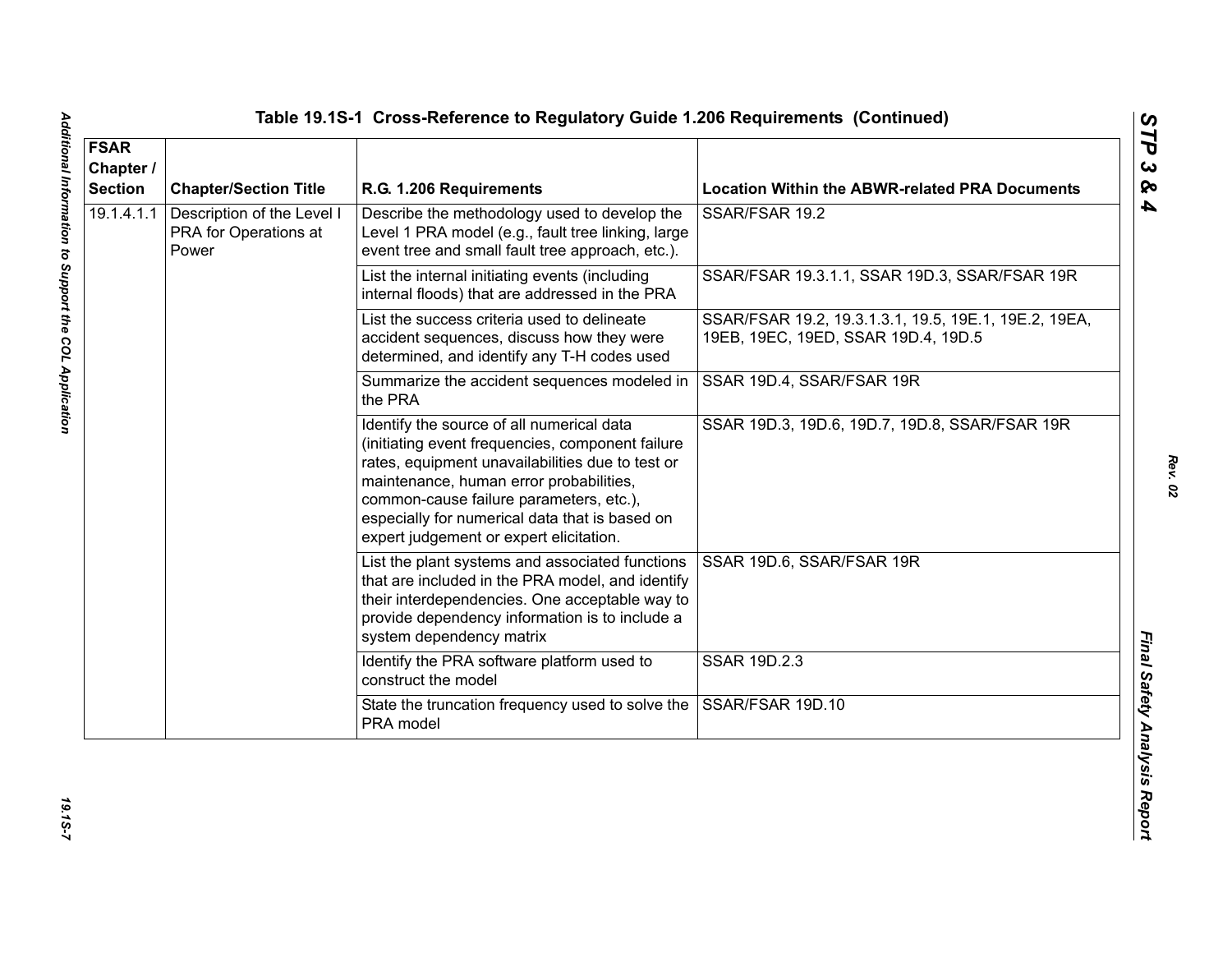| <b>FSAR</b><br>Chapter /<br><b>Section</b> | <b>Chapter/Section Title</b>                               | R.G. 1.206 Requirements                                                                                                                                                                                                    | <b>Location Within the ABWR-related PRA Documents</b>                                                                                |
|--------------------------------------------|------------------------------------------------------------|----------------------------------------------------------------------------------------------------------------------------------------------------------------------------------------------------------------------------|--------------------------------------------------------------------------------------------------------------------------------------|
| 19.1.4.1.2                                 | Results from the Level I<br>PRA for Operations at<br>Power | Provide the total mean core-damage frequency                                                                                                                                                                               | SSAR 19.3.1.4, SSAR/FSAR 19R                                                                                                         |
|                                            |                                                            | Describe the significant core damage<br>sequences, and provide their mean core-<br>damage frequencies                                                                                                                      | SSAR/FSAR 19.6.2, NUREG-1503 19.1.1,                                                                                                 |
|                                            |                                                            | Identify the significant internal initiating events,<br>and provide their percent contributions to the<br>total core-damage frequencies                                                                                    | SSAR/FSAR 19.3.1.4, 19R                                                                                                              |
|                                            |                                                            | Identify the significant functions, SSCs, and<br>operator actions, and provide their risk<br>achievement worths and Fussell-Vesely<br>importance measures) (or any other measures<br>used to determine risk significance). | SSAR 19D.7.6, SSAR/FSAR 19R, NUREG-1503 19.1.3.2.3<br>(Human Actions); SSAR/FSAR 19K, 19R, FSAR 19K,<br>NUREG-1503 19.1.3.2.5 (SSCs) |
|                                            |                                                            | Identify the PRA assumptions and PRA-based<br>insights                                                                                                                                                                     | SSAR/FSAR 19.2.3.1 and 19.10 (assumptions);<br>SSAR/FSAR 19.13 (insights)                                                            |
|                                            |                                                            | Discuss the results and insights from<br>importance, sensitivity, and uncertainty analyses                                                                                                                                 | SSAR/FSAR 19.13.5, NUREG-1503 19.1.3.2.5                                                                                             |
| 19.1.4.2                                   | Level 2 Internal Events<br>PRA for Operations at<br>Power  | Describe the Level 2 internal events PRA for<br>operations at power, including its results                                                                                                                                 | See subsections below                                                                                                                |
|                                            |                                                            | Organize the information as indicated in<br>Sections 19.1.4.2.1 and 19.1.4.2.2 below                                                                                                                                       | See subsections below                                                                                                                |
|                                            |                                                            |                                                                                                                                                                                                                            |                                                                                                                                      |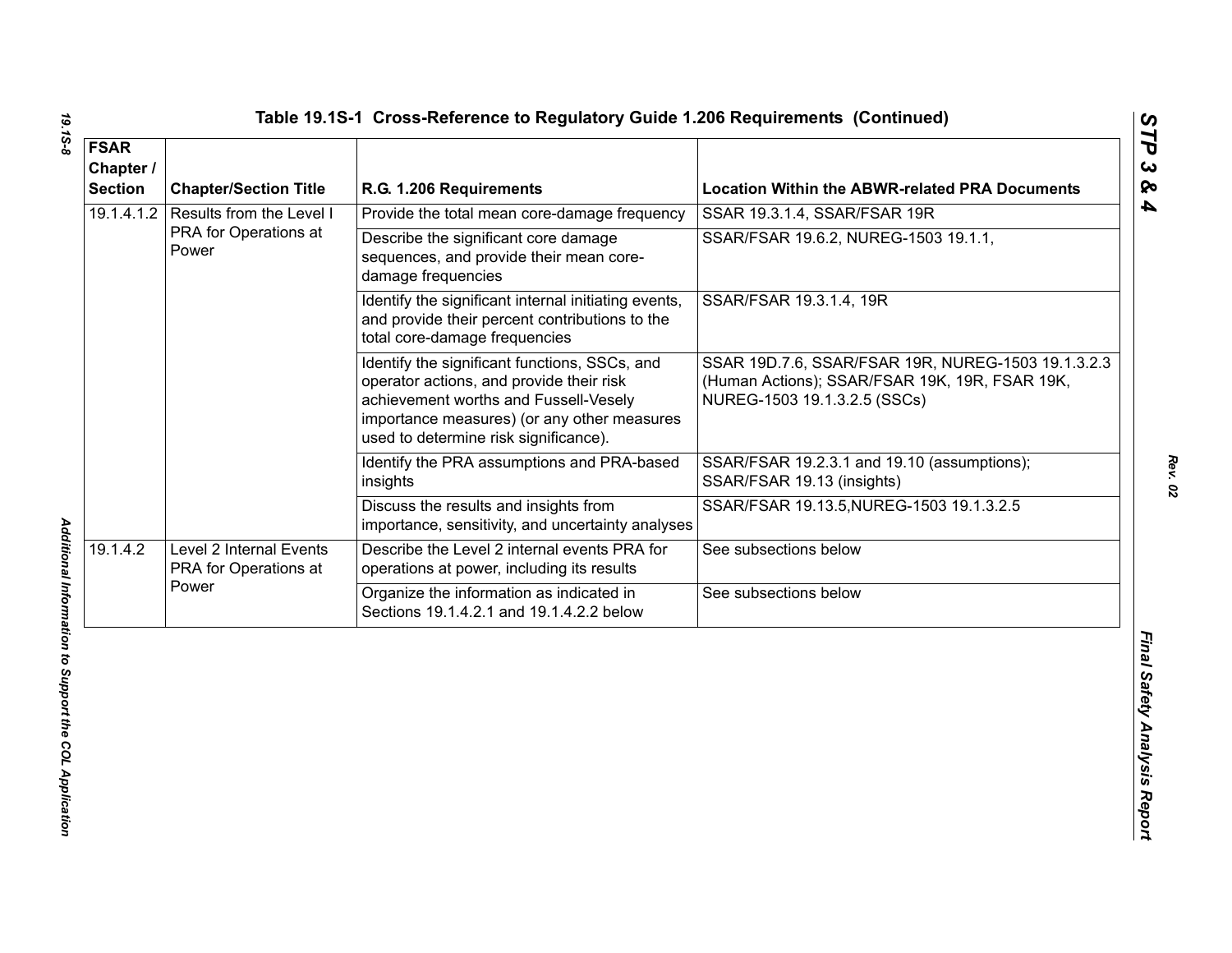| 19.1.4.2.1<br>Description of the Level 2<br>Discuss the interface with the core damage<br>PRA for Operations at<br>evaluation (Level I PRA).<br>Power<br>Describe the severe accident physical<br>processes/phenomena and modeling          | SSAR/FSAR 19.3.2, SSAR 19D.5<br>SSAR/FSAR 19.3.2.3, SSAR 19D.5 |
|---------------------------------------------------------------------------------------------------------------------------------------------------------------------------------------------------------------------------------------------|----------------------------------------------------------------|
|                                                                                                                                                                                                                                             |                                                                |
|                                                                                                                                                                                                                                             |                                                                |
| List the success criteria used to delineate<br>accident sequences, discuss how they were<br>determined, and identify any T-H codes used                                                                                                     | <b>SSAR 19D.5</b>                                              |
| Define the accident classes/release categories                                                                                                                                                                                              | SSAR/FSAR 19.3.2.2, SSAR 19D.5                                 |
| Characterize the containment ultimate pressure<br>capacity, and explain how it was determined,<br>and identify any computer codes used                                                                                                      | SSAR 19D.5 SSAR/FSAR 19FA, 19FB                                |
| List the plant systems and associated functions<br>that are included in the Level 2 PRA model, and<br>identify their interdependencies. One acceptable<br>way to provide dependency information is to<br>include a system dependency matrix | <b>SSAR 19D.5</b>                                              |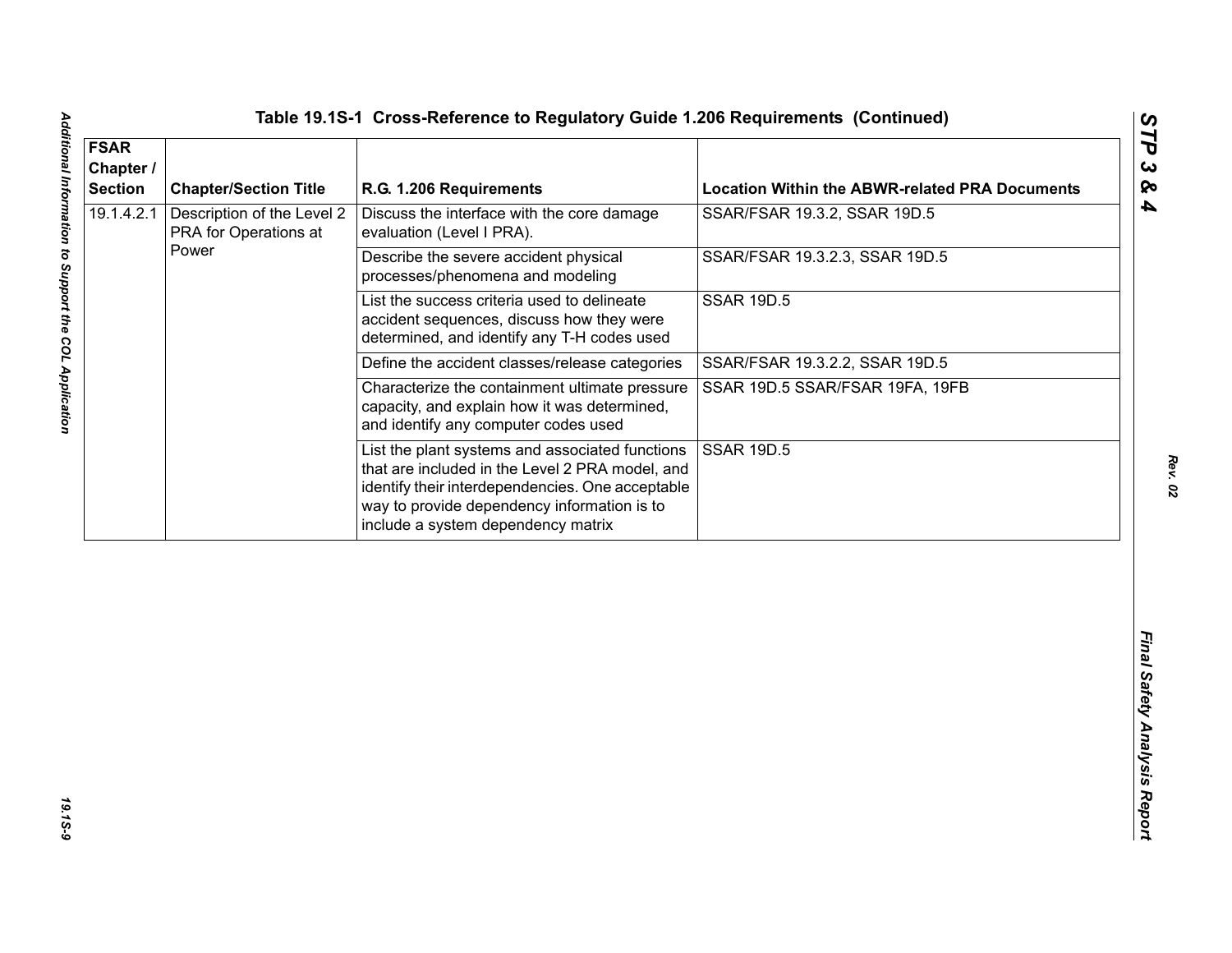| <b>FSAR</b><br>Chapter /<br><b>Section</b> | <b>Chapter/Section Title</b>                                         | R.G. 1.206 Requirements                                                                                                                                                                                                   | <b>Location Within the ABWR-related PRA Documents</b> |
|--------------------------------------------|----------------------------------------------------------------------|---------------------------------------------------------------------------------------------------------------------------------------------------------------------------------------------------------------------------|-------------------------------------------------------|
| 19.1.4.2.2                                 | Results from the Level 2<br>PRA for Operations at<br>Power           | Provide the total mean large release frequency<br>and total mean conditional containment failure<br>probability                                                                                                           | SSAR 19D.5, NUREG-1503 19.1.3.5                       |
|                                            |                                                                      | Describe the significant large release<br>sequences, and provide their mean release<br>frequencies                                                                                                                        | SSAR 19D.5, NUREG-1503 19.1.3.5                       |
|                                            |                                                                      | List the significant internal initiating events, and<br>provide their percent contributions to the total<br>large release frequency                                                                                       | SSAR 19D.5, NUREG-1503 19.1.3.5                       |
|                                            |                                                                      | Identify the significant functions, SSCs, and<br>operator actions, and provide their risk<br>achievement worths and Fussell-Vesely<br>importance measures (or any other measures<br>used to determine risk significance). | SSAR/FSAR 19.12, 19K, 19.8, SSAR 19D.7.4.5, 19D.7.7   |
|                                            |                                                                      | Characterize the containment performance                                                                                                                                                                                  | SSAR 19D.5, NUREG-1503 19.1.3.5                       |
|                                            |                                                                      | Identify the PRA assumptions and PRA-based<br>insights                                                                                                                                                                    | SSAR 19D.5, NUREG-1503 19.1.3.5                       |
|                                            |                                                                      | Discuss the results and insights from<br>importance, sensitivity, and uncertainty analyses                                                                                                                                | <b>SSAR 19D.5</b>                                     |
| 19.1.4.3                                   | Level 3 Internal Events<br>PRA for Operations at<br>Power (Optional) | Describe the Level 3 internal events PRA for<br>operations at power, including its results                                                                                                                                | See subsections below                                 |
|                                            |                                                                      | Organize the information as indicated in<br>Sections 19.1.4.3.1 and 19.1.4.3.2 below                                                                                                                                      | See subsections below                                 |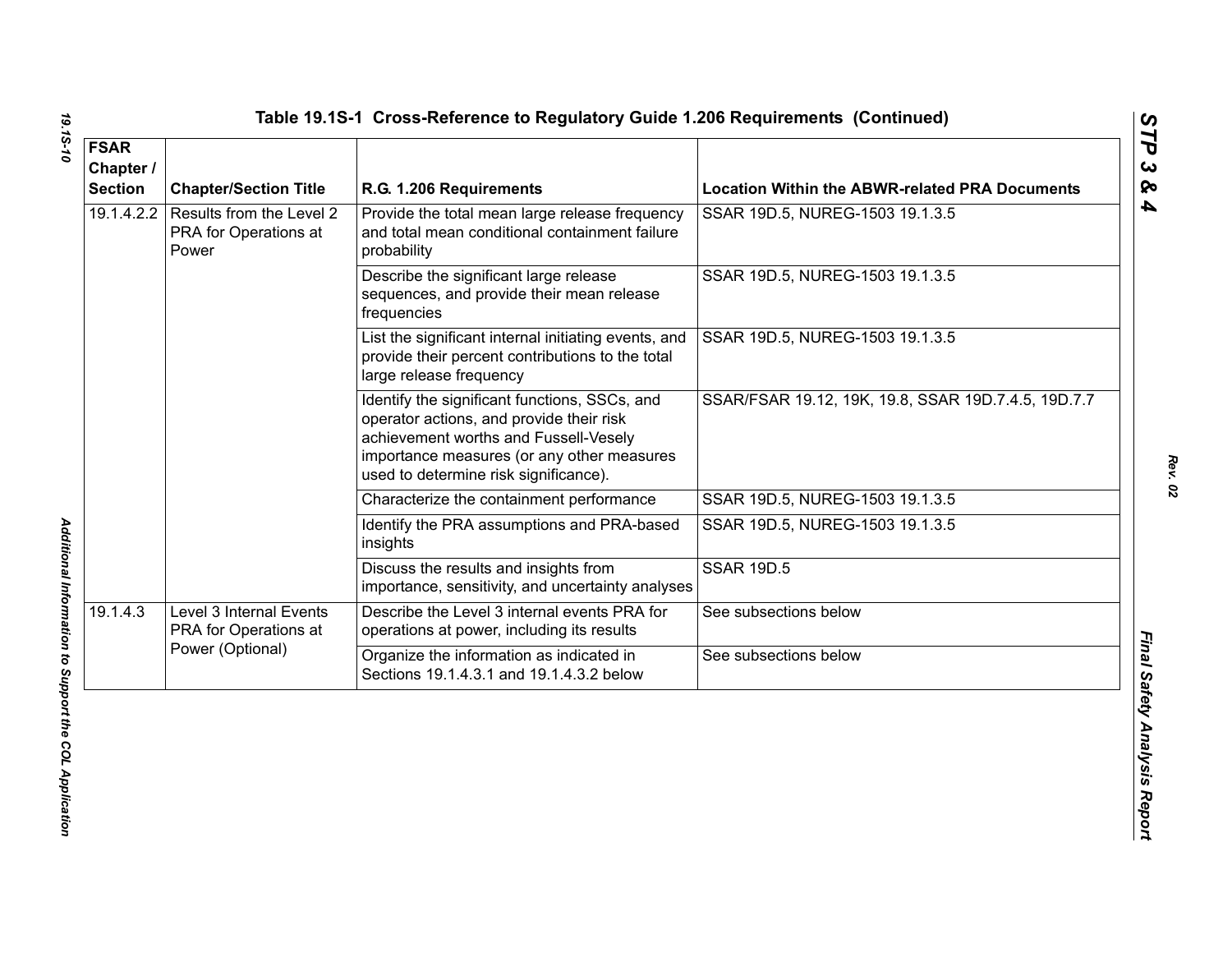| <b>FSAR</b><br>Chapter /<br><b>Section</b> | <b>Chapter/Section Title</b>                                                     | R.G. 1.206 Requirements                                                                                                                                | <b>Location Within the ABWR-related PRA Documents</b>      |
|--------------------------------------------|----------------------------------------------------------------------------------|--------------------------------------------------------------------------------------------------------------------------------------------------------|------------------------------------------------------------|
| 19.1.4.3.1                                 | Description of the Level 3<br>PRA for Operations at                              | Discuss the interface with the containment<br>analyses (Level 2 PRA).                                                                                  | SSAR/FSAR 19.3.4, 19E.3                                    |
|                                            | Power (Optional)                                                                 | Explain how the fission product source terms<br>were developed, and identify any computer<br>codes used                                                | SSAR/FSAR 19.3.4, 19E.3                                    |
|                                            |                                                                                  | Describe the dose consequence modeling,<br>including evacuation considerations, and<br>identify any computer codes used                                | SSAR/FSAR 19E.3                                            |
|                                            |                                                                                  | Describe how inputs to the calculation of offsite<br>consequences were developed (e.g.,<br>demography, meteorology).                                   | SSAR/FSAR 19E.3                                            |
|                                            | 19.1.4.3.2 Results from the Level 3<br>PRA for Operations at<br>Power (Optional) | Provide the mean individual prompt fatality risk<br>within 1 mile and the mean individual latent<br>cancer fatality risk within 10 miles               | SSAR/DCFD 19E.3                                            |
|                                            |                                                                                  | Describe significant offsite consequence<br>sequences., and provide their mean annual<br>occurrence frequencies                                        | SSAR/FSAR 19E.3                                            |
|                                            |                                                                                  | Identify significant functions, SSCs, and<br>operator actions., and provide their risk<br>achievement worths and Fussell-Vesely<br>importance measures | Not provided, however Level 3 PRA information is optional  |
|                                            |                                                                                  | Identify the PRA assumptions and PRA-based<br>insights                                                                                                 | SSAR/FSAR 19E.3                                            |
|                                            |                                                                                  | Discuss the results and insights from<br>importance, sensitivity, and uncertainty analyses                                                             | Not provided, however, Level 3 PRA information is optional |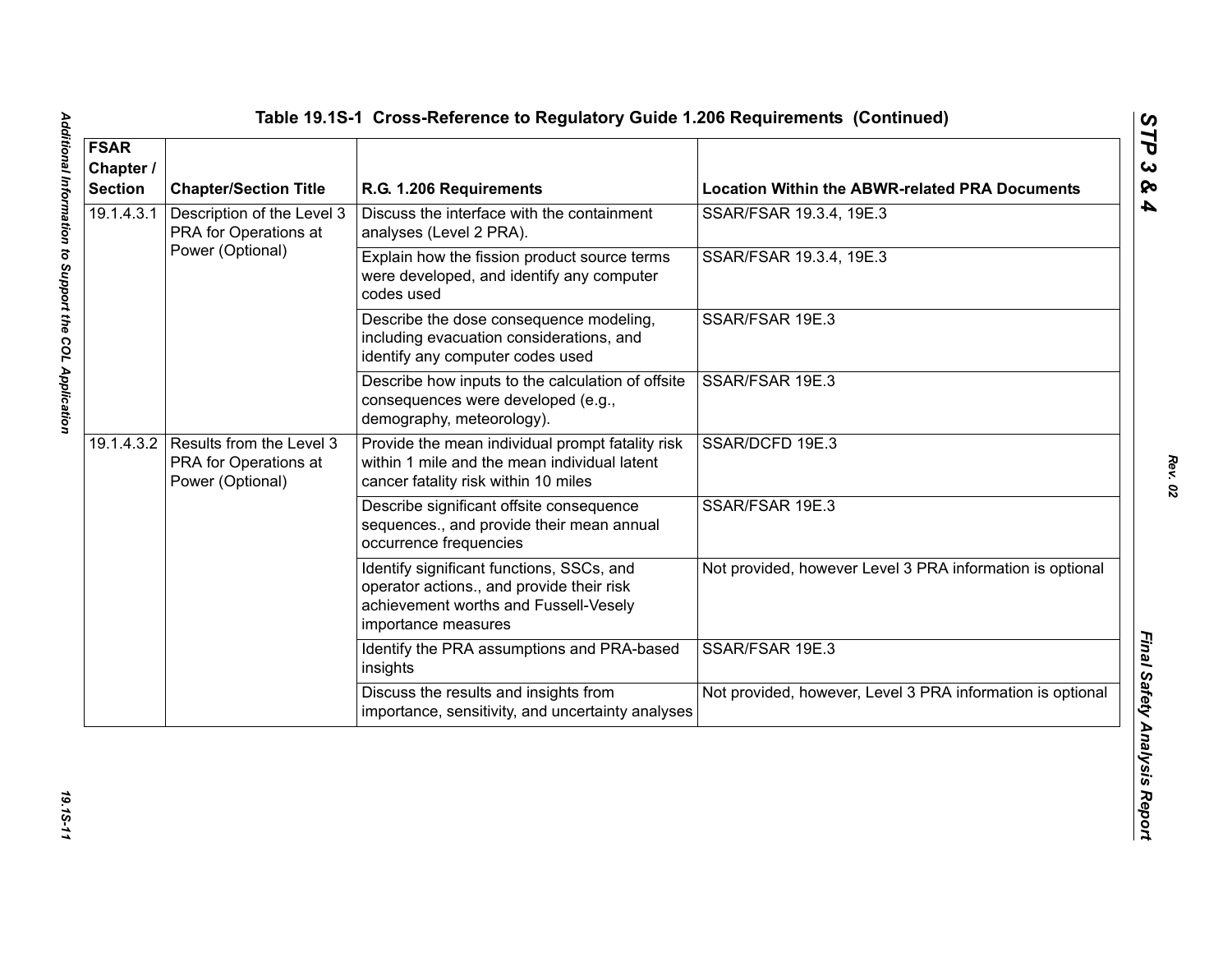|  | Table 19.1S-1  Cross-Reference to Regulatory Guide 1.206 Requirements  (Continueo |  |  |  |  |
|--|-----------------------------------------------------------------------------------|--|--|--|--|
|--|-----------------------------------------------------------------------------------|--|--|--|--|

| <b>FSAR</b>                 |                                                            |                                                                                                                                                                             |                                                       |
|-----------------------------|------------------------------------------------------------|-----------------------------------------------------------------------------------------------------------------------------------------------------------------------------|-------------------------------------------------------|
| Chapter /<br><b>Section</b> | <b>Chapter/Section Title</b>                               | R.G. 1.206 Requirements                                                                                                                                                     | <b>Location Within the ABWR-related PRA Documents</b> |
| 19.1.5                      | Safety Insights from the<br><b>External Events PRA for</b> | Identify and describe the external events<br>evaluated                                                                                                                      | SSAR/FSAR 19.4.1                                      |
|                             | <b>Operations at Power</b>                                 | If some external events were screened out or<br>incorporated into other evaluations, describe the<br>methods used to conduct the screening and<br>bounding analyses         | SSAR/FSAR 19.4.1                                      |
|                             |                                                            | Include FSAR cross-references to specific<br>external events, as appropriate                                                                                                | SSAR/FSAR 19.4                                        |
|                             |                                                            | Organize the information as indicated in<br>Sections 19.1.5.1 through 19.1.5.N below                                                                                        | See subsections below                                 |
| 19.1.5.1                    | Seismic Risk Evaluation                                    | Describe the seismic risk evaluation for<br>operations at power, including its results                                                                                      | See subsections below                                 |
|                             |                                                            | Organize the information as indicated in<br>Sections 19.1.5.1.1 and 19.1.5.1.2 below                                                                                        | See subsections below                                 |
| 19.1.5.1.1                  | Description of the Seismic<br><b>Risk Evaluation</b>       | Describe the seismic analysis methodology and<br>approach, including any screening and<br>bounding analyses (e.g., seismic margins<br>analysis).                            | SSAR/FSAR 19.4.3                                      |
|                             |                                                            | Describe the site-specific seismic hazards<br>analysis, and identify the source(s) of<br>information used (e.g., USGS)                                                      | SSAR/FSAR 19.4.3                                      |
|                             |                                                            | Describe the SSC fragility analysis, including the<br>use of information about similar components<br>and information developed from expert opinion<br>or expert elicitation | SSAR/FSAR 19H                                         |
|                             |                                                            | Describe the seismic risk accident sequence<br>and system modeling, and identify any computer<br>codes used                                                                 | SSAR/FSAR 19I                                         |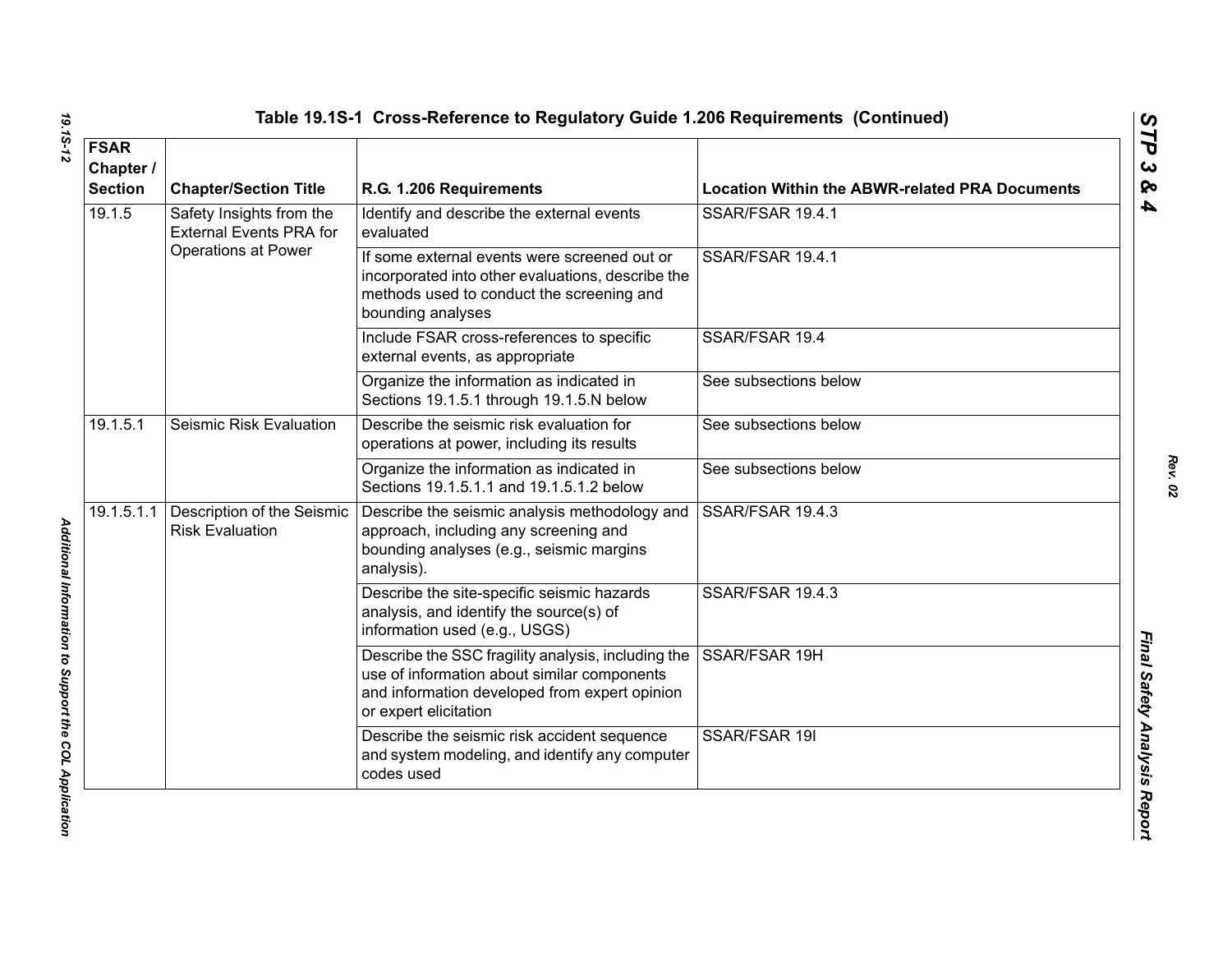| <b>FSAR</b><br>Chapter /<br><b>Section</b> | <b>Chapter/Section Title</b>                              | R.G. 1.206 Requirements                                                                                                                                                                                                   | <b>Location Within the ABWR-related PRA Documents</b>                   |
|--------------------------------------------|-----------------------------------------------------------|---------------------------------------------------------------------------------------------------------------------------------------------------------------------------------------------------------------------------|-------------------------------------------------------------------------|
| 19.1.5.1.2                                 | <b>Results from the Seismic</b><br><b>Risk Evaluation</b> | Provide the mean total core-damage frequency,<br>large release frequency, and conditional<br>containment failure probability due to seismic<br>events                                                                     | SSAR/FSAR 19I                                                           |
|                                            |                                                           | Describe the significant core-damage, large<br>release, and offsite consequence (optional)<br>sequences, and provide their mean values                                                                                    | SSAR/FSAR 19I                                                           |
|                                            |                                                           | Identify the significant functions, SSCs, and<br>operator actions, and provide their risk<br>achievement worths and Fussell-Vesely<br>importance measures (or any other measures<br>used to determine risk significance). | SSAR/FSAR 19D.10, NUREG-1503 19.1.3.3.1.3,<br>19.1.3.3.1.4,             |
|                                            |                                                           | Identify the PRA assumptions and PRA-based<br>insights                                                                                                                                                                    | SSAR/FSAR 19H, 19I (assumptions), NUREG-1503<br>19.1.3.3.1.2 (insights) |
|                                            |                                                           | Discuss the results and insights from<br>importance, sensitivity, and uncertainty analyses                                                                                                                                | NUREG-1503 19.1.3.3.1.6                                                 |
| 19.1.5.2                                   | <b>Internal Fires Risk</b><br>Evaluation                  | Describe the internal fire risk evaluation for<br>operations at power, including its results                                                                                                                              | See subsections below                                                   |
|                                            |                                                           | Organize the information as indicated in<br>Sections 19.1.5.2.1 and 19.1.5.2.2 below                                                                                                                                      | See subsections below                                                   |
|                                            |                                                           |                                                                                                                                                                                                                           |                                                                         |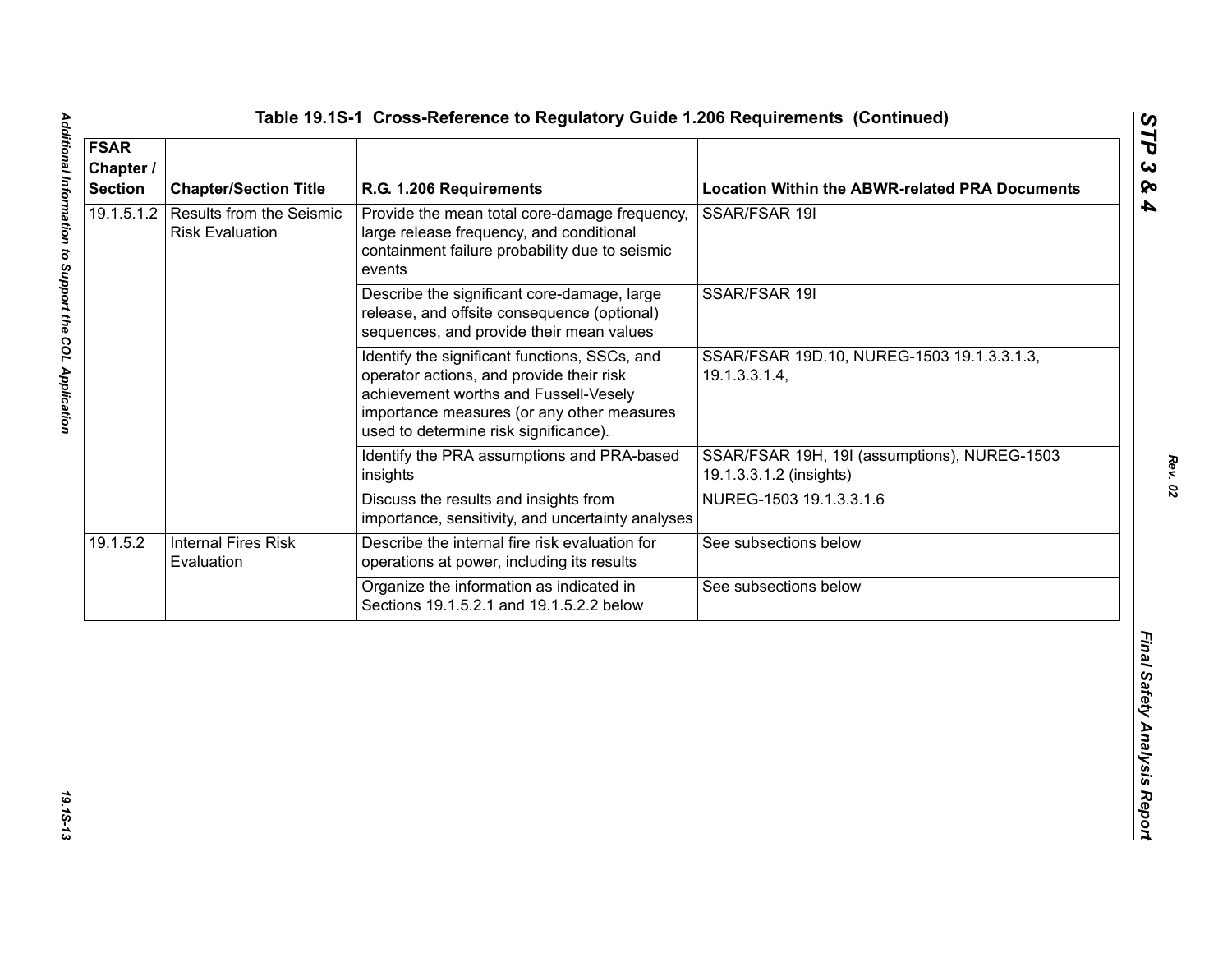| <b>FSAR</b><br>Chapter /<br><b>Section</b> | <b>Chapter/Section Title</b>                                        | R.G. 1.206 Requirements                                                                                                                                                                                                  | <b>Location Within the ABWR-related PRA Documents</b>                             |
|--------------------------------------------|---------------------------------------------------------------------|--------------------------------------------------------------------------------------------------------------------------------------------------------------------------------------------------------------------------|-----------------------------------------------------------------------------------|
| 19.1.5.2.1                                 | Description of the Internal<br><b>Fire Risk Evaluation</b>          | Describe the internal fire analysis methodology<br>and approach, including the use of any<br>screening or bounding analyses                                                                                              | SSAR/FSAR 19.4.4, 19M                                                             |
|                                            |                                                                     | Explain how the fire initiation frequencies were<br>estimated                                                                                                                                                            | SSAR/FSAR 19M                                                                     |
|                                            |                                                                     | Describe the propagation of fires, and identify<br>any computer codes used                                                                                                                                               | SSAR/FSAR 19M                                                                     |
|                                            |                                                                     | Describe the fire damage modeling, and identify<br>the specific fire-induced failure modes<br>considered in the evaluation                                                                                               | SSAR/FSAR 19M                                                                     |
|                                            |                                                                     | Describe the plant response analysis and<br>modeling                                                                                                                                                                     | SSAR/FSAR 19M                                                                     |
|                                            | 19.1.5.2.2 Results from the Internal<br><b>Fire Risk Evaluation</b> | Provide the total mean core-damage frequency,<br>large release frequency, and conditional<br>containment failure probability due to internal<br>fire events.                                                             | SSAR/FSAR 19.4.4, 19M                                                             |
|                                            |                                                                     | Describe the significant core-damage, large<br>release, and offsite consequence (optional)<br>sequences, and provide their mean values                                                                                   | SSAR/FSAR 19M, NUREG-1503 19.1.3.3.2.1                                            |
|                                            |                                                                     | Identify the significant functions, SSCs, and<br>operator actions, and provide their risk<br>achievement worths and Fussell-Vesely<br>importance measures (or any other measures<br>used to determine risk significance) | NUREG-1503 19.1.3.3.2.3                                                           |
|                                            |                                                                     | Identify the PRA assumptions and PRA-based<br>insights.                                                                                                                                                                  | SSAR/FSAR 19M (assumptions), NUREG-1503,<br>19.1.3.3.2.2, 19.1.3.3.2.4 (insights) |
|                                            |                                                                     | Discuss the results and insights from<br>importance, sensitivity, and uncertainty analyses                                                                                                                               | NUREG-1503 19.1.3.3.2.5                                                           |

Additional Information to Support the COL Application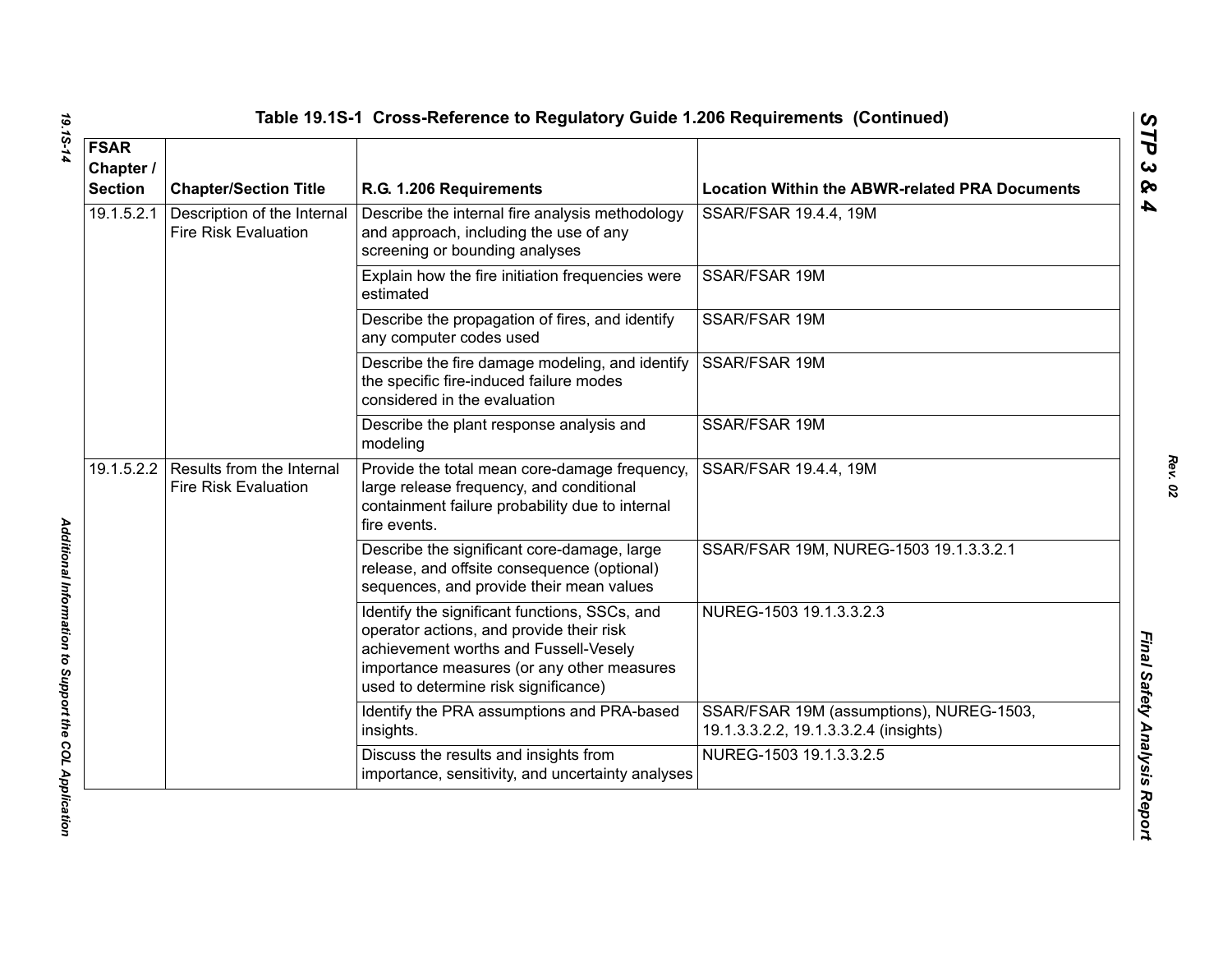| <b>FSAR</b><br>Chapter /<br><b>Section</b> | <b>Chapter/Section Title</b>                                           | R.G. 1.206 Requirements                                                             | <b>Location Within the ABWR-related PRA Documents</b> |
|--------------------------------------------|------------------------------------------------------------------------|-------------------------------------------------------------------------------------|-------------------------------------------------------|
| 19.1.5.3<br>to<br>19.1.5.N                 | <b>Other External Events</b><br><b>Risk Evaluations (as</b><br>needed) |                                                                                     | FSAR 19R for external flood                           |
| 19.1.5.3<br>to<br>19.1.5.N                 | <b>Other External Events</b><br><b>Risk Evaluations (as</b><br>needed) |                                                                                     | SSAR/FSAR 19.4.2 for tornado strike analysis          |
| 19.1.6                                     | Safety Insights from the<br>PRA for Other Modes of                     | Describe the risk evaluation for other modes of<br>operation, including its results | See subsections below                                 |
|                                            | Operation                                                              | Organize the information as indicated in<br>Sections 19.1.6.1 and 19.1.6.2 below    | See subsections below                                 |
|                                            |                                                                        |                                                                                     |                                                       |
|                                            |                                                                        |                                                                                     |                                                       |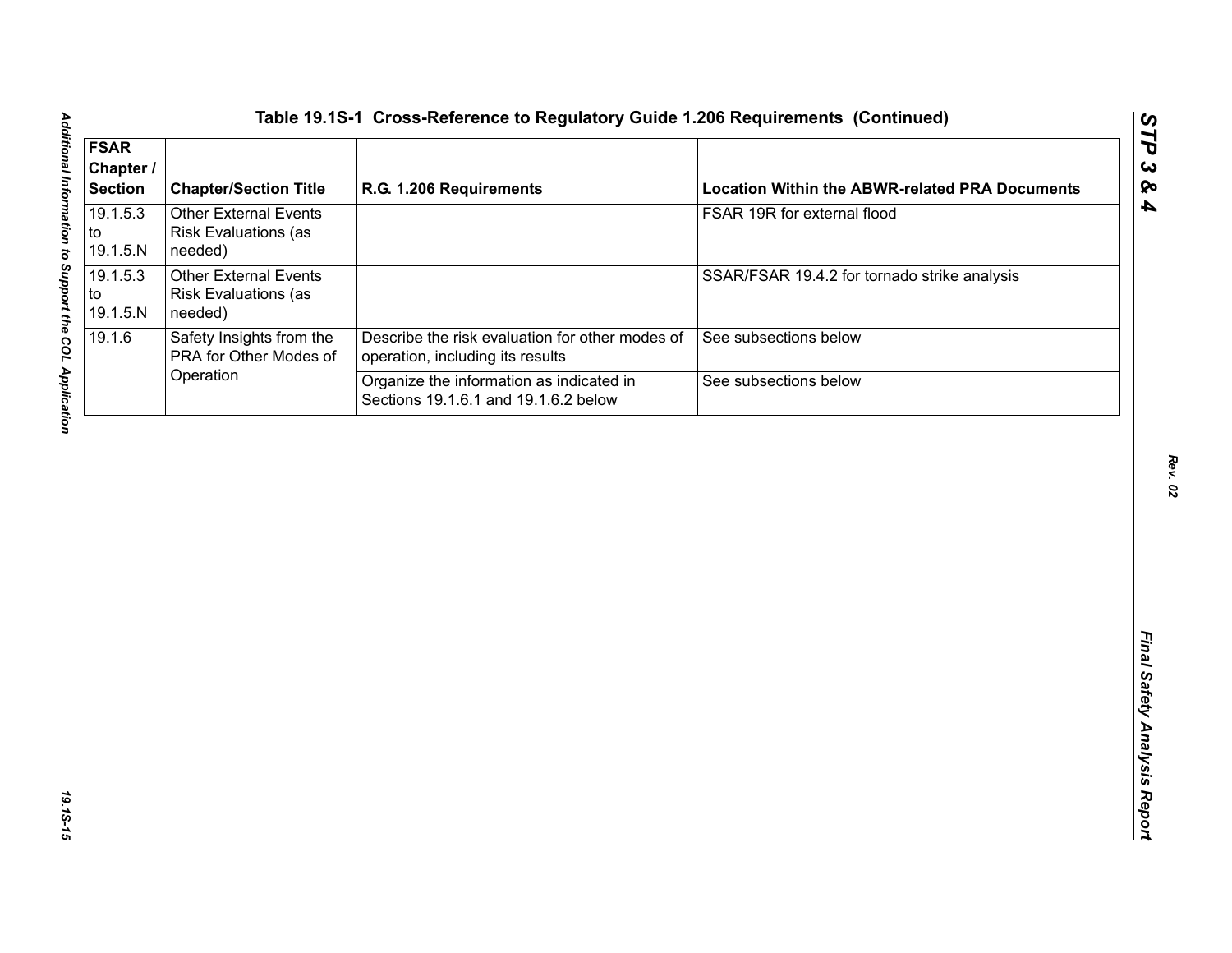| <b>FSAR</b><br>Chapter /<br><b>Section</b> | <b>Chapter/Section Title</b>                                           | R.G. 1.206 Requirements                                                                                                                                                                                                                                                                                                              | <b>Location Within the ABWR-related PRA Documents</b>                                                                                     |
|--------------------------------------------|------------------------------------------------------------------------|--------------------------------------------------------------------------------------------------------------------------------------------------------------------------------------------------------------------------------------------------------------------------------------------------------------------------------------|-------------------------------------------------------------------------------------------------------------------------------------------|
| 19.1.6.1                                   | Description of the Low-<br>Power and Shutdown<br><b>Operations PRA</b> | Identify and describe the other (non-full-power)<br>modes of operation addressed in the risk<br>evaluation                                                                                                                                                                                                                           | SSAR/FSAR 19.4.6                                                                                                                          |
|                                            |                                                                        | If the evaluation of some modes is incorporated<br>into (or bounded by) the evaluations of other<br>modes, describe the methods used to conduct<br>the grouping and bounding analyses                                                                                                                                                | SSAR/FSAR 19L (qualitative evaluation)                                                                                                    |
|                                            |                                                                        | Describe the methodology used to develop the<br>low-power and shutdown PRA models                                                                                                                                                                                                                                                    | SSAR/FSAR 19Q                                                                                                                             |
|                                            |                                                                        | List the initiating events (internal and external)<br>that are addressed in the PRA                                                                                                                                                                                                                                                  | SSAR/FSAR 19L, 19Q (Note: initiating events are reviewed<br>and qualitatively evaluated. Only loss of DHR is<br>quantitatively evaluated) |
|                                            |                                                                        | List the success criteria used to delineate<br>accident sequences, discuss how they were<br>determined, and identify any T-H codes used                                                                                                                                                                                              | SSAR/FSAR 19Q (for loss of DHR)                                                                                                           |
|                                            |                                                                        | Summarize the accident sequences modeled in<br>the PRA.                                                                                                                                                                                                                                                                              | SSAR/FSAR 19Q (for loss of DHR)                                                                                                           |
|                                            |                                                                        | List the plant systems and associated functions<br>that are included in the PRA model                                                                                                                                                                                                                                                | SSAR/FSAR 19Q (for loss of DHR)                                                                                                           |
|                                            |                                                                        | Identify the source of all numerical data<br>(initiating event frequencies, component failure<br>rates, equipment unavailabilities due to test or<br>maintenance, human error probabilities,<br>common-cause failure parameters, etc.),<br>especially for numerical data that is based on<br>expert judgement or expert elicitation. | SSAR/FSAR 19Q (for loss of DHR)                                                                                                           |
|                                            |                                                                        | Identify the PRA software platform used to<br>construct the model                                                                                                                                                                                                                                                                    | <b>SSAR 19D.2.3</b>                                                                                                                       |
|                                            |                                                                        | State the truncation frequency used to solve the<br>PRA model                                                                                                                                                                                                                                                                        | SSAR/FSAR 19D.10                                                                                                                          |

19.15-16 *19.1S-16 Additional Information to Support the COL Application* 

Additional Information to Support the COL Application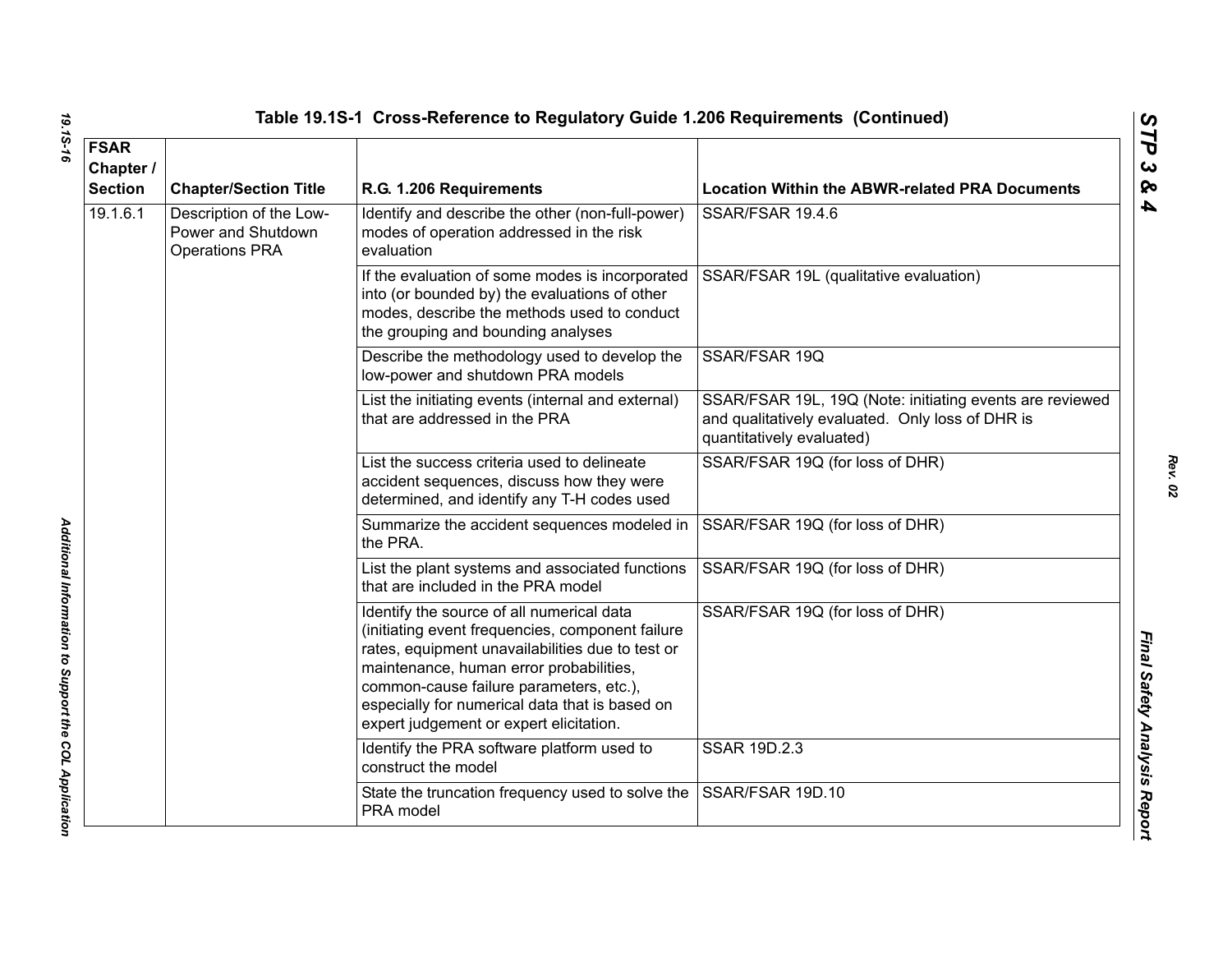| <b>FSAR</b><br>Chapter /<br><b>Section</b> | <b>Chapter/Section Title</b>                            | R.G. 1.206 Requirements                                                                                                                                                                                                                                      | <b>Location Within the ABWR-related PRA Documents</b>                    |
|--------------------------------------------|---------------------------------------------------------|--------------------------------------------------------------------------------------------------------------------------------------------------------------------------------------------------------------------------------------------------------------|--------------------------------------------------------------------------|
| 19.1.6.2                                   | Results from the Low-                                   | Provide the total mean core-damage frequency                                                                                                                                                                                                                 | SSAR/FSAR 19Q (for loss of DHR)                                          |
|                                            | Power and Shutdown<br><b>Operations PRA</b>             | For each plant operating state, describe the<br>significant core-damage, large release, and<br>offsite consequence (optional) sequences, and<br>provide their mean values                                                                                    | N/A, see NUREG-1503 19.1.3.4.1                                           |
|                                            |                                                         | For each plant operating state, identify the<br>significant initiating events, including both<br>internal and external events, and provide their<br>percent contributions to the total core-damage<br>frequency and the large release frequency              | N/A, see NUREG-1503 19.1.3.4.1                                           |
|                                            |                                                         | For each plant operating state, identify the<br>significant functions, SSCs, and operator<br>actions, and provide their risk achievement<br>worths and Fussell-Vesely importance<br>measures (or any other measures used to<br>determine risk significance). | SSAR/FSAR 19.12, 19K, 19.8, 19D.7.4.5, 19D.7.7,<br>NUREG-1503 19.1.3.4.4 |
|                                            |                                                         | Identify the PRA assumptions and PRA-based<br>insights                                                                                                                                                                                                       | SSAR/FSAR 19Q                                                            |
|                                            |                                                         | Discuss the results and insights from<br>importance, sensitivity, and uncertainty analyses                                                                                                                                                                   | NUREG-1503 19.1.3.4.7                                                    |
| 19.1.7                                     | PRA-Related Input to<br>Other Programs and<br>Processes | Describe the specific PRA-related inputs<br>provided to the programs identified in Section<br>19.1.1                                                                                                                                                         | SSAR/FSAR 19K                                                            |
|                                            |                                                         | Provide cross-references to the specific<br>sections that describe and evaluate each of<br>these programs.                                                                                                                                                   | SSAR/FSAR 19.8 Table 19.8-1 to 19.8-7                                    |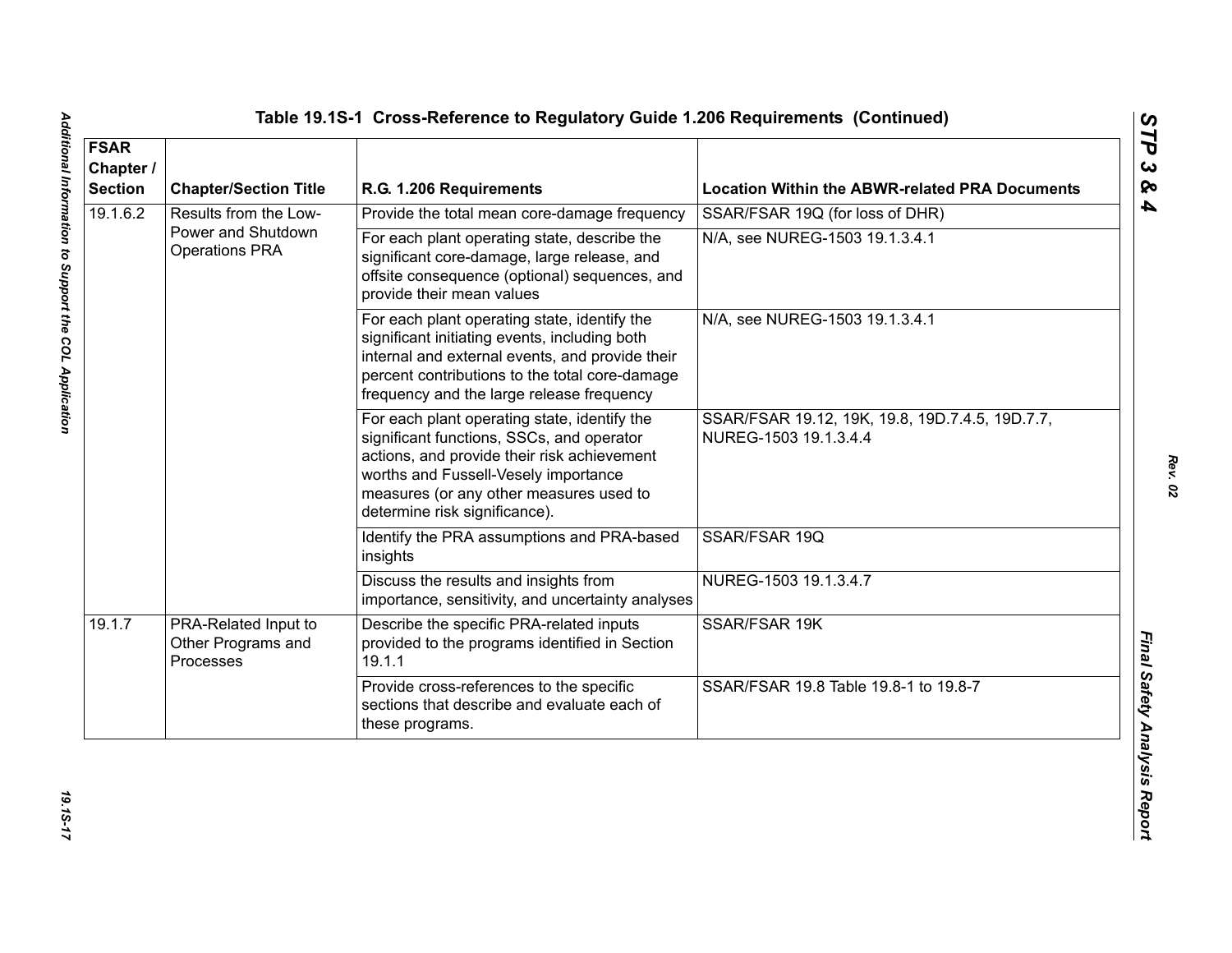| <b>FSAR</b><br>Chapter /<br><b>Section</b> | <b>Chapter/Section Title</b>                                                        | R.G. 1.206 Requirements                                                                                                                                                                                       | <b>Location Within the ABWR-related PRA Documents</b>                                       |
|--------------------------------------------|-------------------------------------------------------------------------------------|---------------------------------------------------------------------------------------------------------------------------------------------------------------------------------------------------------------|---------------------------------------------------------------------------------------------|
| 19.1.7.1                                   | PRA Input to Design<br>Programs and Processes                                       | Discuss PRA-based insights identified during<br>the design development that ensure the<br>assumptions made in the PRA will remain valid<br>for the as-to-be-built, as-to-be-operated plant                    | SSAR/FSAR 19.8, 19.11                                                                       |
|                                            |                                                                                     | Include assumptions regarding SSC and<br>operator performance and reliability, ITAACs,<br>interface requirements; COL action items; plant<br>features, design and operational programs, and<br>other factors. | SSAR/FSAR 19.7, 19.11, Table 19.8-1 to 19.8-7                                               |
| 19.1.7.2                                   | PRA Input to the<br>Maintenance Rule<br>Implementation                              | No specific requirements noted                                                                                                                                                                                | <b>FSAR 17.6</b>                                                                            |
| 19.1.7.3                                   | PRA Input to the Reactor<br><b>Oversight Process</b>                                | No specific requirements noted                                                                                                                                                                                | Refer to the other programs                                                                 |
| 19.1.7.4                                   | PRA Input to the<br><b>Reliability Assurance</b><br>Program                         | No specific requirements noted                                                                                                                                                                                | SSAR/FSAR 17.4 and 19K                                                                      |
| 19.1.7.5                                   | PRA Input to the<br>Regulatory Treatment of<br>Nonsafety-Related<br>Systems Program | No specific requirements noted                                                                                                                                                                                | N/A; RTNSS is only applicable to passive plants and<br>therefore does not apply to the ABWR |
| 19.1.7.N                                   | PRA Input to [Other<br>Program or Process]                                          | No specific requirements noted                                                                                                                                                                                | None                                                                                        |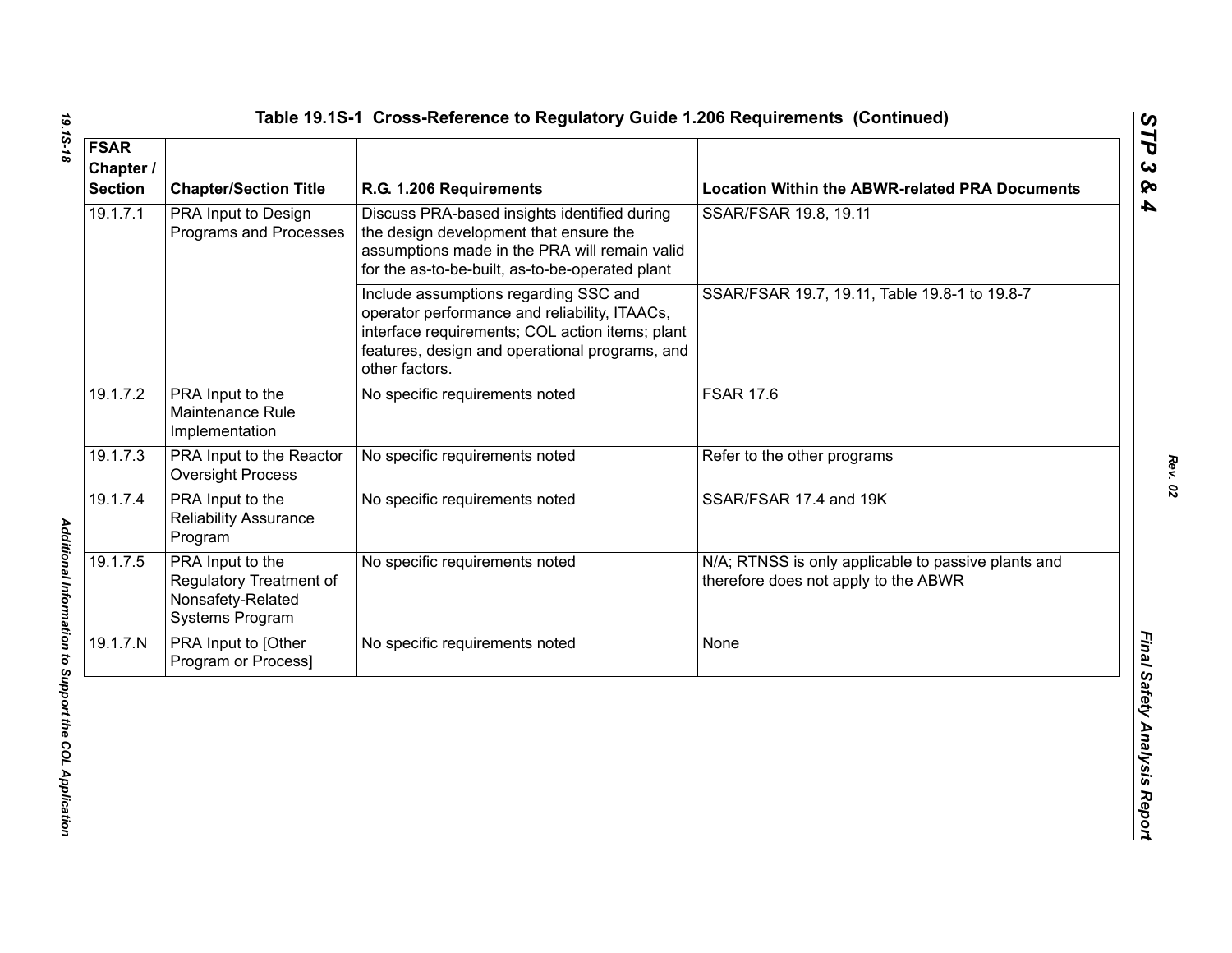| <b>FSAR</b><br>Chapter /<br><b>Section</b> | <b>Chapter/Section Title</b>    | R.G. 1.206 Requirements                                                                   | <b>Location Within the ABWR-related PRA Documents</b>                                                                                                                                                                                                                                                                                                                                                                                                                                       |
|--------------------------------------------|---------------------------------|-------------------------------------------------------------------------------------------|---------------------------------------------------------------------------------------------------------------------------------------------------------------------------------------------------------------------------------------------------------------------------------------------------------------------------------------------------------------------------------------------------------------------------------------------------------------------------------------------|
| 19.1.8                                     | <b>Conclusions and Findings</b> | Provide a conclusion that the PRA has been<br>used as discussed in Section C.I.19.2       | The level of detail and approaches used were consistent<br>with the guidance contained in C.I.19.2 of RG 1.206 with the<br>exception of passive plant specific issue of the regulatory<br>treatment of nonsafety systems (which is not applicable to<br>the ABWR), and the actual section updates for site specific<br>information contained in the STP COLA, the major goals<br>listed are addressed as indicated in FSAR sections 19.8,<br>19D.7, 19.6.2, 19.6.8 19.8, 19.7, 19.4S, 19.11 |
|                                            |                                 | Provide a conclusion that the results of the PRA<br>support the decision to issue the COL | The design PRA was updated with site-specific and refined<br>system, structure and component design information to<br>support issuance of the STP COLA.                                                                                                                                                                                                                                                                                                                                     |
|                                            |                                 |                                                                                           |                                                                                                                                                                                                                                                                                                                                                                                                                                                                                             |
|                                            |                                 |                                                                                           |                                                                                                                                                                                                                                                                                                                                                                                                                                                                                             |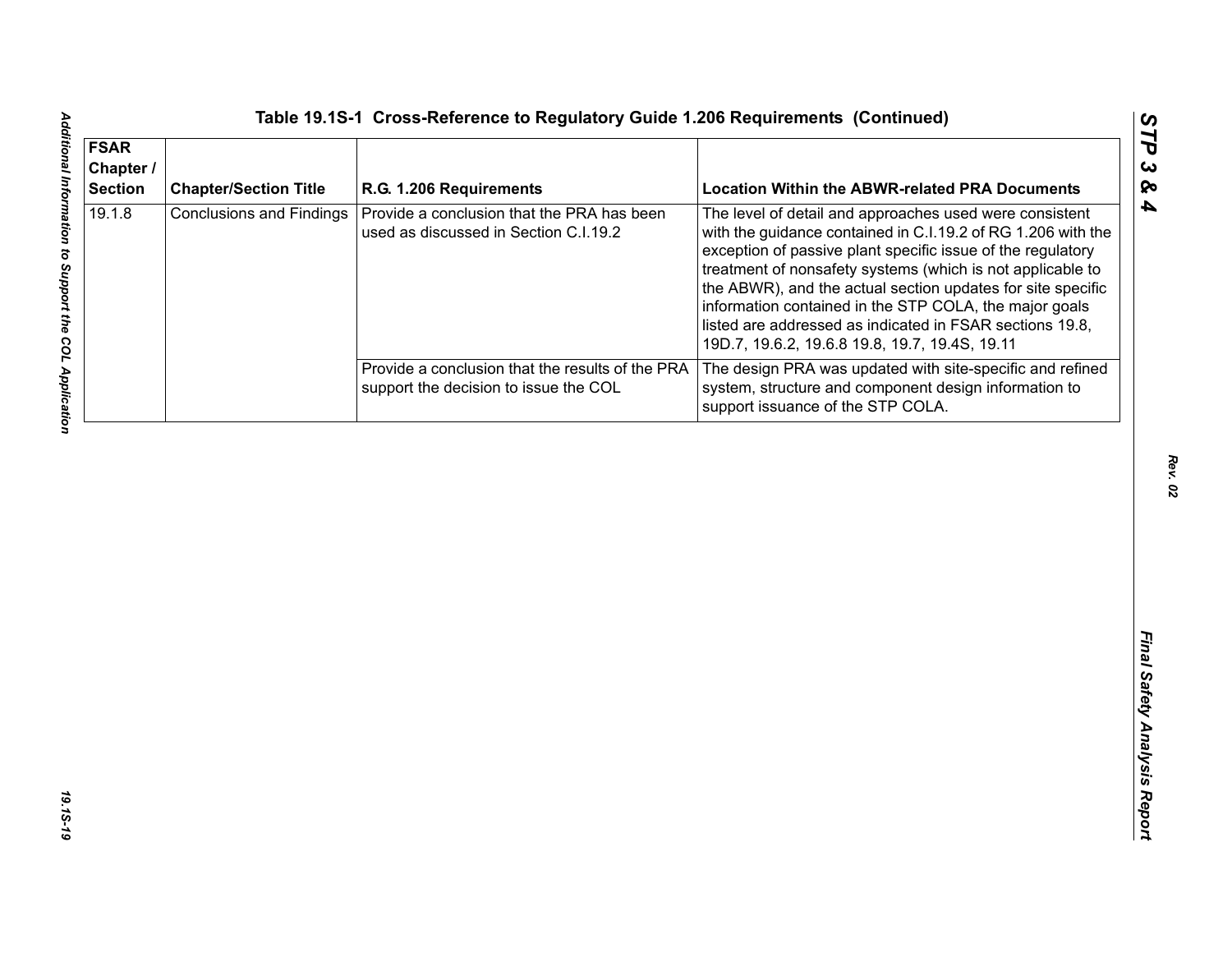| <b>FSAR</b><br>Chapter /<br><b>Section</b> | <b>Chapter/Section Title</b>  | R.G. 1.206 Requirements                                                                                                                                                                                                                                                                                                                                                                                                                                                                                                                                                                                                                                                                                                                                        | <b>Location Within the ABWR-related PRA Documents</b> |
|--------------------------------------------|-------------------------------|----------------------------------------------------------------------------------------------------------------------------------------------------------------------------------------------------------------------------------------------------------------------------------------------------------------------------------------------------------------------------------------------------------------------------------------------------------------------------------------------------------------------------------------------------------------------------------------------------------------------------------------------------------------------------------------------------------------------------------------------------------------|-------------------------------------------------------|
| 19.2                                       | Severe Accident<br>Evaluation | Describe the design features to prevent and<br>mitigate severe accidents, in accordance with<br>the requirements in 10 CFR 52.47(23) or 10<br>CFR 52.79(a)(38), for a DC or a COL<br>application, respectively. These features should<br>specifically address the issues identified in<br>SECY-90-016 and SECY-93-087, which the<br>Commission approved in related SRMs dated<br>June 26, 1990, and July 21, 1993, respectively,<br>for prevention (e.g., ATWS, mid-loop operation,<br>SBO, fire protection, and intersystem LOCA)<br>and mitigation (e.g., hydrogen generation and<br>control, core debris coolability, high-pressure<br>core melt ejection, containment performance,<br>dedicated containment vent penetration,<br>equipment survivability). | SSAR/FSAR 19.7.3, 19.8, 19.8.1.3, 19E.2               |
|                                            |                               | In addition, the design should satisfy the<br>requirements of 10 CFR 52.47(8) or 10 CFR<br>52.79(a)(17), for a DC or a COL application,<br>respectively. In particular, both regulations<br>invoke 10 CFR 50.34(f)(1)(i) to specify that a<br>design-specific or plant-specific PRA should be<br>performed to seek improvements in core heat<br>removal system reliability and containment heat<br>removal system reliability that are significant<br>and practical and do not excessively impact the<br>plant                                                                                                                                                                                                                                                 | SSAR/FSAR 19.3, 19.7, 19.13.2, 19E.2 SSAR 19D.5.2     |
| 19.2.1                                     | Introduction                  | Provide a description of the severe accident<br>evaluation                                                                                                                                                                                                                                                                                                                                                                                                                                                                                                                                                                                                                                                                                                     | SSAR/FSAR 19.2                                        |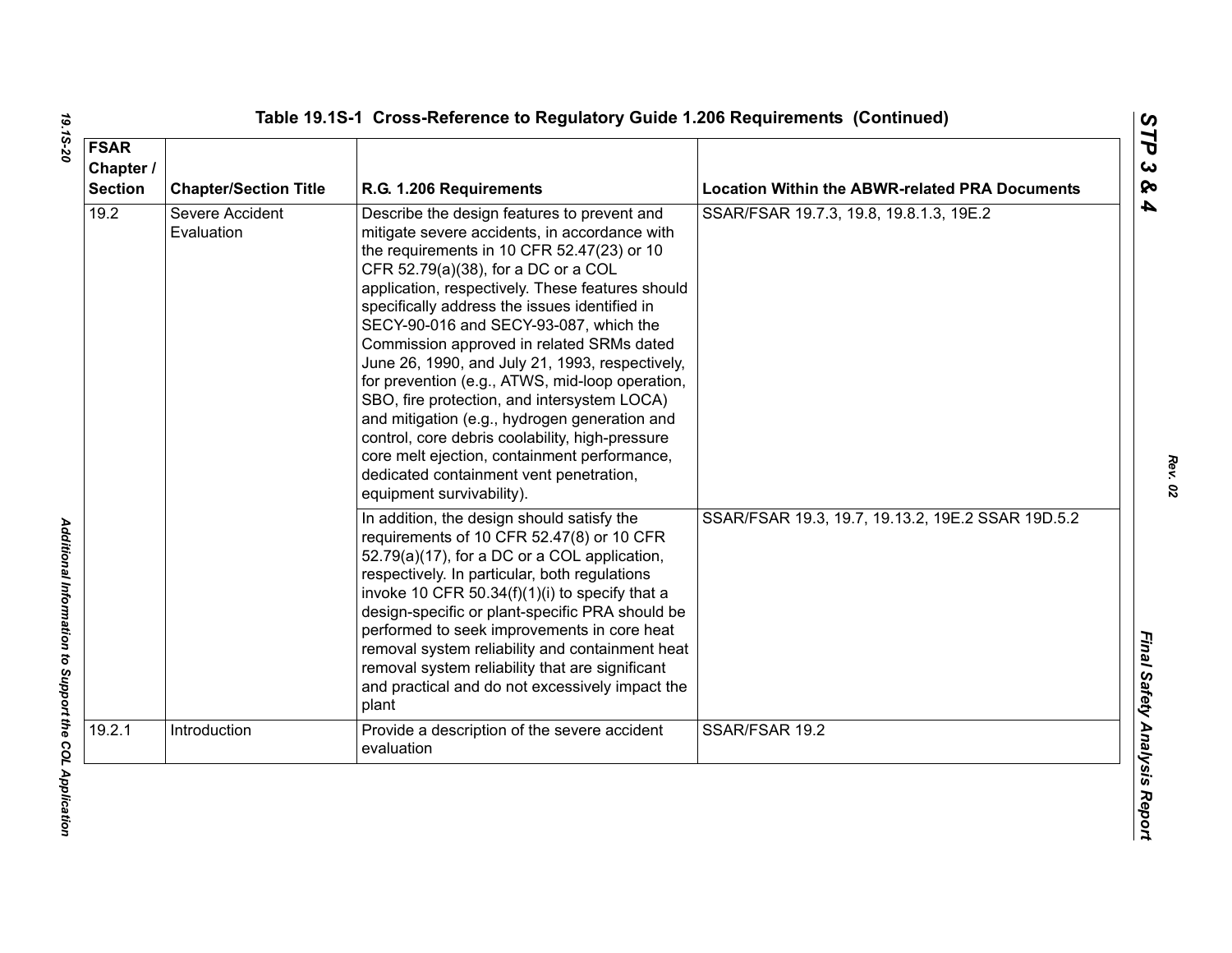| <b>FSAR</b><br>Chapter /<br><b>Section</b> | <b>Chapter/Section Title</b>                 | R.G. 1.206 Requirements                                                                                                                                                                                                                                                                                                                                                           | <b>Location Within the ABWR-related PRA Documents</b>              |
|--------------------------------------------|----------------------------------------------|-----------------------------------------------------------------------------------------------------------------------------------------------------------------------------------------------------------------------------------------------------------------------------------------------------------------------------------------------------------------------------------|--------------------------------------------------------------------|
| 19.2.2                                     | Severe Accident<br>Prevention                | Provide a deterministic evaluation to show how<br>the plant's severe accident preventive features<br>would cope with the following events:<br><b>ATWS</b><br>$\blacksquare$<br><b>Mid-Loop Operations</b><br><b>SBO</b><br><b>Fire Protection</b><br>Intersystem LOCA<br>Describe other Severe Accident<br><b>Preventive Features</b>                                             | SSAR/FSAR 19.7.3, 19.6, 19.8, 19E.2.1.2.2, 19E.2, 19M,<br>19K      |
| 19.2.3                                     | Severe Accident<br>Mitigation                | Provide an Overview of the Containment Design SSAR/FSAR 19F                                                                                                                                                                                                                                                                                                                       |                                                                    |
|                                            |                                              | Describe Severe Accident Progression, both In-<br>and Ex-Vessel                                                                                                                                                                                                                                                                                                                   | SSAR/FSAR 19E.2.1.2.3.1.2, 19E.2.1.2.3.1.3                         |
|                                            |                                              | Describe Severe Accident Mitigation Features<br>for External Reactor Vessel Cooling, Hydrogen<br>Generation and Control, Core Debris Coolability,<br>High-Pressure Melt Ejection, Fuel-Coolant<br>Interactions, Containment Bypass (including<br>Steam Generator Tube Rupture and Intersystem<br>LOCA), Equipment Survivability, and Other<br>Severe Accident Mitigation Features | SSAR/FSAR 19.7.5, 19E.2.1.2.3.2.2 to 19E.2.1.2.3.4,<br>19E.2.1.2.3 |
| 19.2.4                                     | <b>Containment Performance</b><br>Capability | Address the containment performance goals<br>identified in SECY-93-087 and SECY-90-016, as<br>approved by the associated SRMs.                                                                                                                                                                                                                                                    | SSAR/FSAR 19.8                                                     |

*Rev. 02*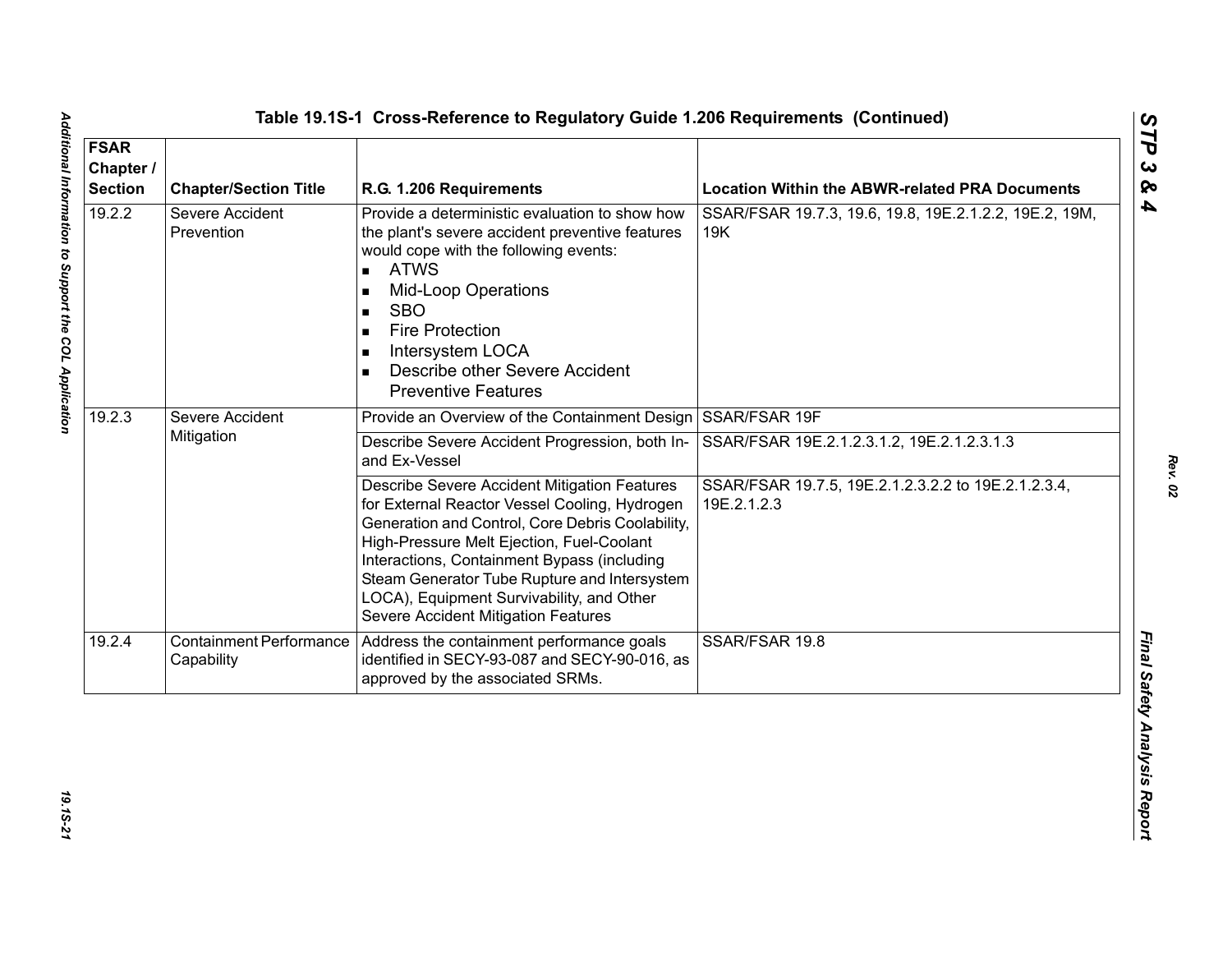| <b>FSAR</b><br>Chapter /<br><b>Section</b> | <b>Chapter/Section Title</b>                                                      | R.G. 1.206 Requirements                                                                                                                                                                                                                                                                                                                                   | <b>Location Within the ABWR-related PRA Documents</b> |
|--------------------------------------------|-----------------------------------------------------------------------------------|-----------------------------------------------------------------------------------------------------------------------------------------------------------------------------------------------------------------------------------------------------------------------------------------------------------------------------------------------------------|-------------------------------------------------------|
| 19.2.5                                     | <b>Accident Management</b>                                                        | Describe those actions taken during the course<br>of an accident by the plant operating and<br>technical staff to (1) prevent core damage, (2)<br>terminate the progress of core damage if it<br>begins and retain the core within the reactor<br>vessel, (3) maintain containment integrity as<br>long as possible, and (4) minimize offsite<br>releases | SSAR 19D.7, 19E.2                                     |
| 19.2.6                                     | <b>Consideration of Potential</b><br>Design Improvements<br>Under 10 CFR 50.34(f) | Describe how the requirement of 10 CFR<br>50.34(f)(1)(l) has been met                                                                                                                                                                                                                                                                                     | SSAR 19.7, 19P                                        |
| 19.2.6.1                                   | Introduction                                                                      | No specific requirements noted                                                                                                                                                                                                                                                                                                                            | SSAR/FSAR 19A.2.1,                                    |
| 19.2.6.2                                   | <b>Estimate of Risk for</b><br>Design                                             | No specific requirements noted                                                                                                                                                                                                                                                                                                                            | FSAR 19A.2.1                                          |
| 19.2.6.3                                   | <b>Identification of Potential</b><br>Design Improvements                         | No specific requirements noted                                                                                                                                                                                                                                                                                                                            | FSAR 19A.2.1                                          |
| 19.2.6.4                                   | <b>Risk Reduction Potential</b><br>of Design Improvements                         | No specific requirements noted                                                                                                                                                                                                                                                                                                                            | <b>FSAR 19A.2.1</b>                                   |
| 19.2.6.5                                   | Cost Impacts of Candidate<br>Design Improvements                                  | No specific requirements noted                                                                                                                                                                                                                                                                                                                            | FSAR 19A.2.1                                          |
| 19.2.6.6                                   | Cost-Benefit Comparison                                                           | No specific requirements noted                                                                                                                                                                                                                                                                                                                            | <b>FSAR 19A.2.1</b>                                   |
| 19.2.6.7                                   | Conclusions                                                                       | No specific requirements noted                                                                                                                                                                                                                                                                                                                            | <b>FSAR 19A.2.1</b>                                   |
| 19.3                                       | Open, Confirmatory, and<br><b>COL Action Items</b><br>Identified as Unresolved    | N/A                                                                                                                                                                                                                                                                                                                                                       |                                                       |
| 19.3.1                                     | Resolution of Open Items                                                          | No specific requirements noted                                                                                                                                                                                                                                                                                                                            | <b>FSAR 19.9</b>                                      |
| 19.3.2                                     | Resolution of<br>Confirmatory Items                                               | No specific requirements noted                                                                                                                                                                                                                                                                                                                            | <b>FSAR 19.9</b>                                      |

Additional Information to Support the COL Application